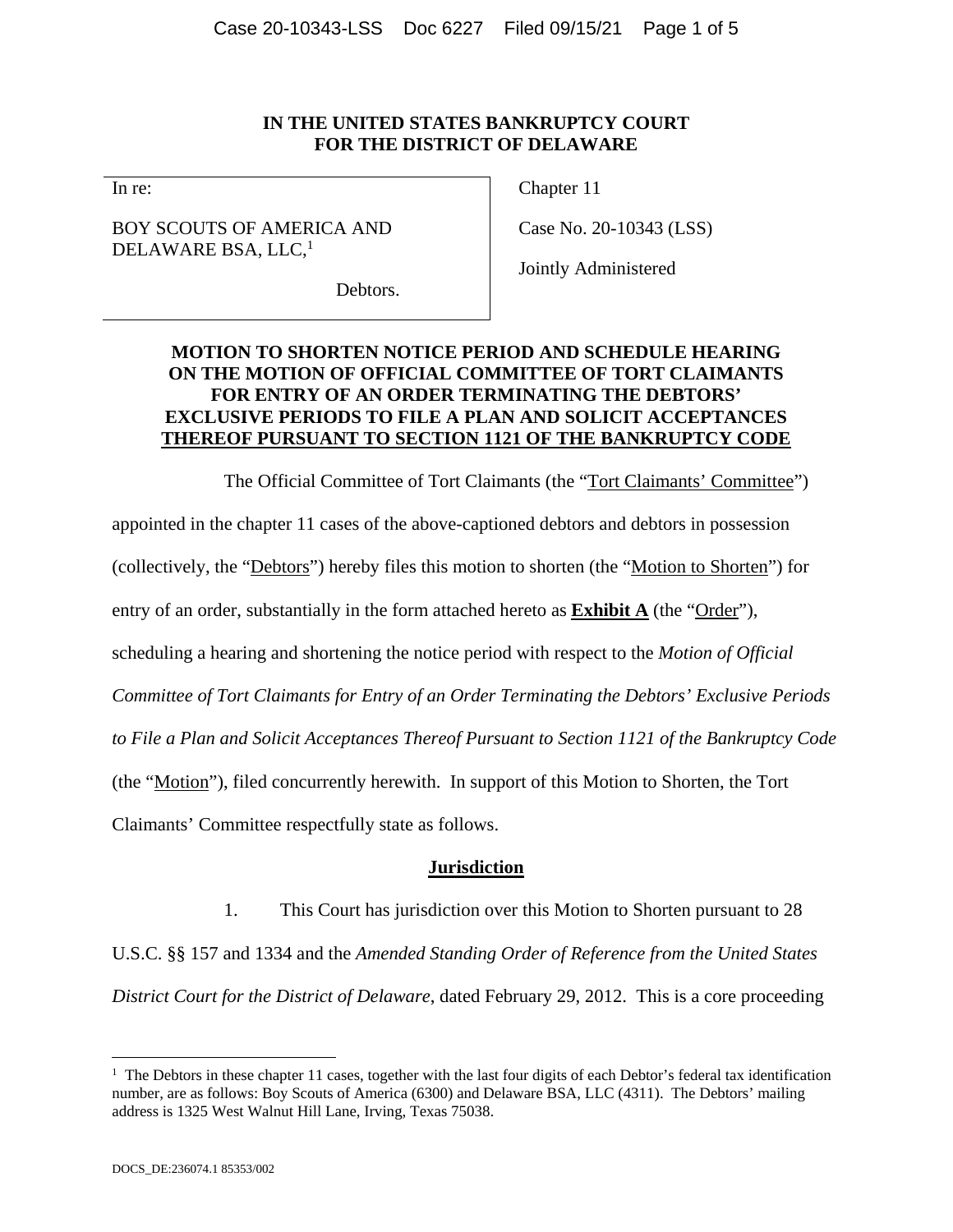pursuant to 28 U.S.C. § 157. Venue is proper in this District pursuant to 28 U.S.C. §§ 1408 and 1409.

2. The statutory basis for the relief requested herein is Rule  $9006(c)(1)$  of the Federal Rules of Bankruptcy Procedure (the "Bankruptcy Rules") and Rule 9006-1(e) of the Local Rules of Practice and Procedure of the United States Bankruptcy Court for the District of Delaware (the "Local Rules").

#### **Relief Requested**

3. The Tort Claimants' Committee requests that (a) the Court schedule a hearing on the Motion for the next scheduled omnibus hearing date of September 23, 2021, at 10:00 a.m. Eastern Time; and (b) shorten the response deadline on the Motion, with objections, if any, to be made at the scheduled hearing on the Motion. The Motion requests that the Court enter an order terminating the Debtors' exclusivity periods (the "Exclusive Periods") pursuant to sections 1121(b) and 1121(c) of the Bankruptcy Code and granting the Tort Claimants' Committee such other relief as may be appropriate under the circumstances.

#### **Basis for Relief**

4. Local Rule 9006-1(c)(i) provides that unless the Bankruptcy Rules or the Local Rules state otherwise, "all motion papers shall be filed and served in accordance with Local Rule 2002-1(b) at least fourteen (14) days prior to the hearing date." Local Rule 9006-1(e) provides in pertinent part that "no motion will be scheduled on less notice than required by these Local Rules or the Fed. R. Bankr. P. except by order of the Court, on written motion . . . specifying the exigencies justifying shortened notice."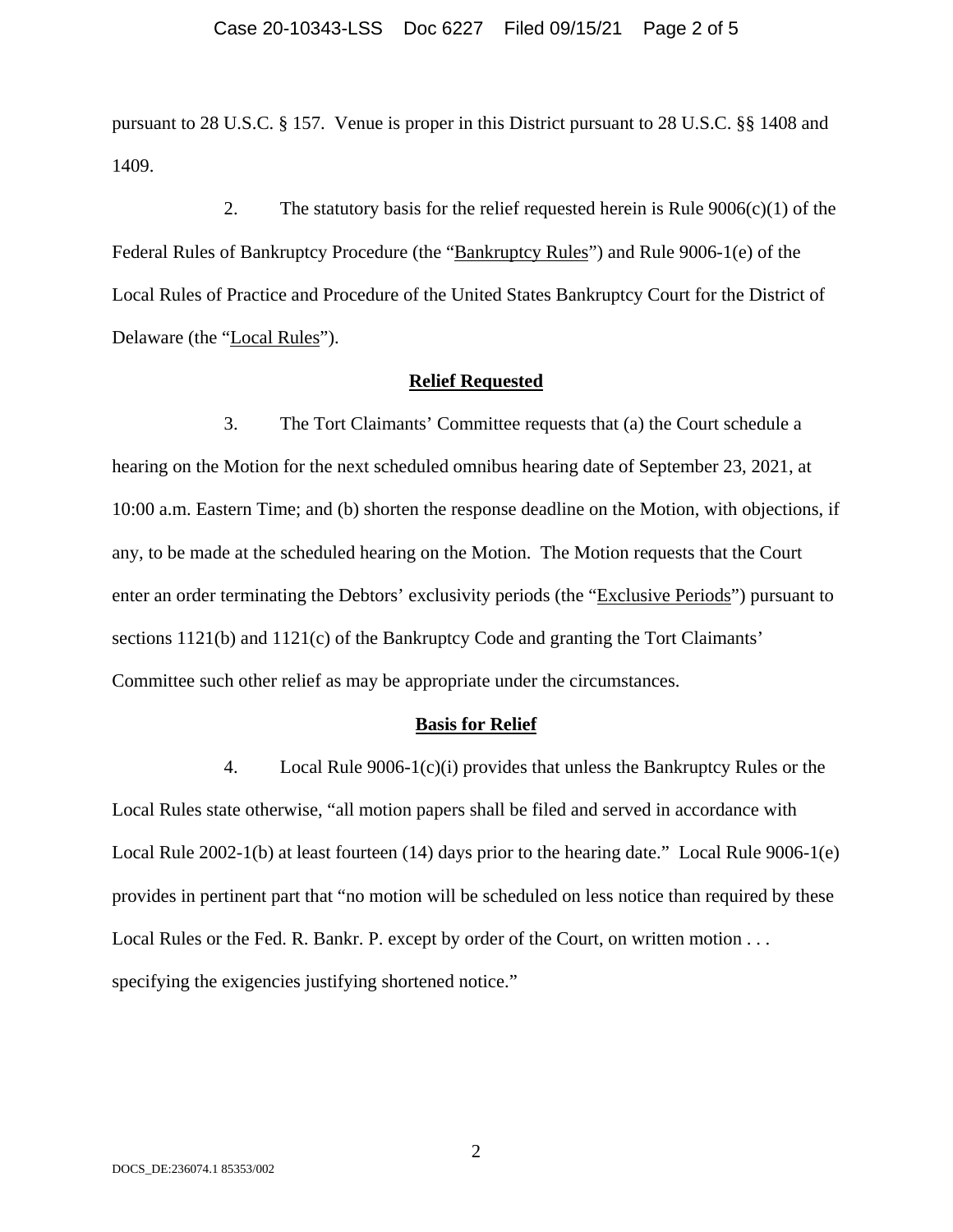### Case 20-10343-LSS Doc 6227 Filed 09/15/21 Page 3 of 5

5. In support of this Motion to Shorten, the Tort Claimants' Committee represents that the exigencies justify shortened notice of the Motion and scheduling a hearing on the Motion.

6. On August 18, 2021, the Court entered an order extending the Debtors' Exclusive Filing Periods<sup>2</sup> through August 18, 2021 (which coincided with the statutory limit) and also extended the Debtors' Exclusive Solicitation Period through October 18, 2021 (which coincides with the statutory limit). Inasmuch as BSA's Fifth Plan was filed on September 15, 2021, the Debtors will be unable to obtain approval of a disclosure statement and obtain acceptances to BSA's Fifth Plan within the Exclusive Solicitation Period. Accordingly, the Tort Claimants' Committee now seeks to file the TCC Plan (and Plan Summary) which will be confirmable and supported by survivors because it will realize the value that should be made available to 82,500 childhood sexual abuse victims.

7. Accordingly, the Tort Claimants' Committee submits that the exigencies justify shortening notice on the Motion.

#### **AVERMENT PURSUANT TO LOCAL RULE 9006-1(E)**

8. In accordance with Local Rule 9006-1(e), the Tort Claimants' Committee certifies that it has notified the United States Trustee (the "UST"), counsel to the Debtors, counsel the Official Committee of Unsecured Creditors (the "Creditors Committee"), and counsel the Future Claimants' Representative (the "FCR") of this Motion to Shorten. The UST does not oppose the relief requested in the Motion to Shorten. The Debtors, Creditors Committee and FCR have not yet responded to the Tort Claimants' Committee's inquiries regarding their respective positions regarding the relief requested in the Motion to Shorten.

 $\overline{a}$ 

 $2^2$  Capitalized terms not defined herein shall have the meaning ascribed to them in the Motion.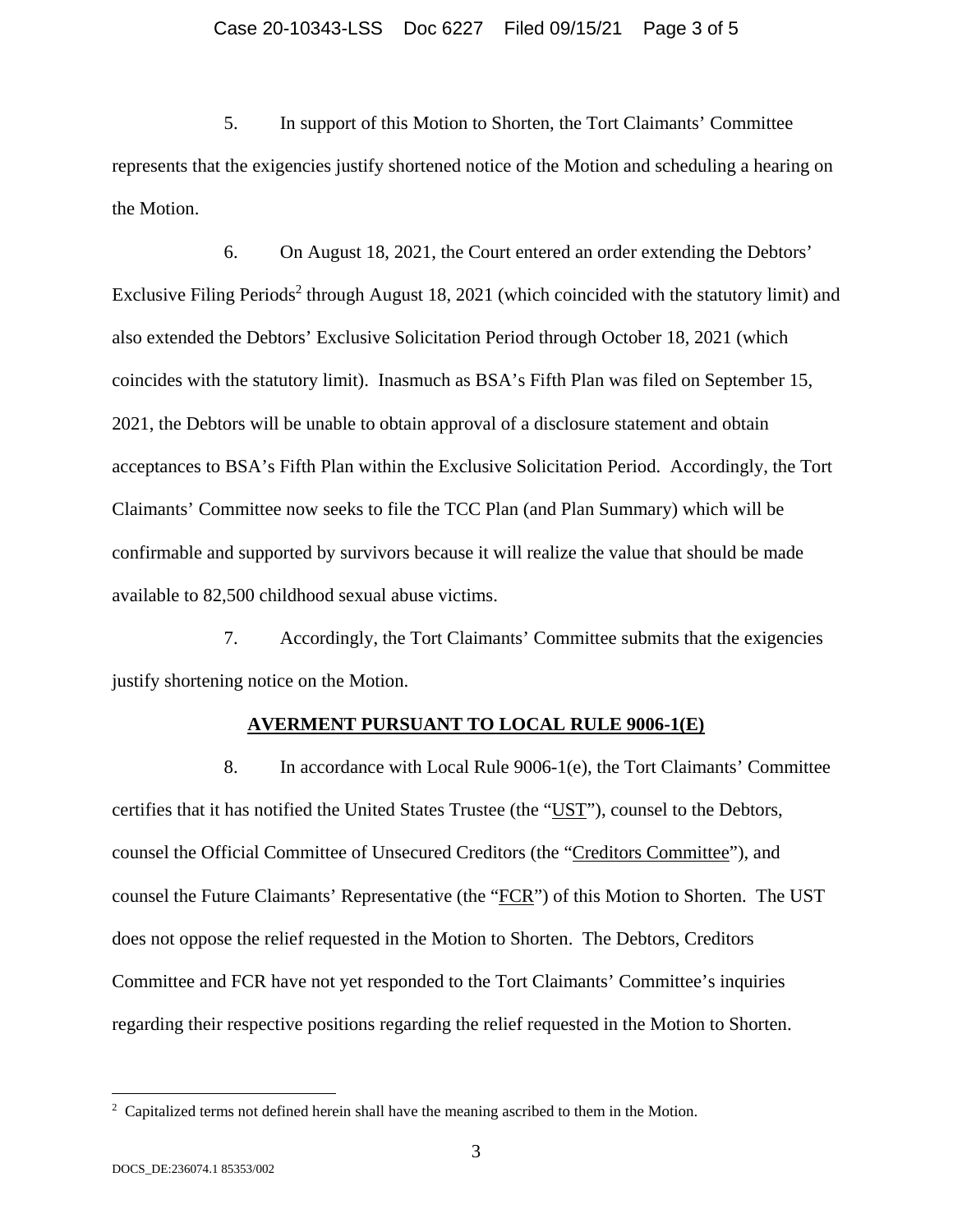#### **Notice**

9. This Motion to Shorten and the Motion will be served by e-mail, hand delivery, overnight mail, express mail, or facsimile on: (a) the Office of the United States Trustee for the District of Delaware; (b) counsel to the Debtors; (c) counsel to the Creditors Committee; (d) counsel to the FCR; and (e) all parties requesting notice in these chapter 11 cases pursuant to Bankruptcy Rule 2002 (collectively, the "Notice Parties"). The Tort Claimants' Committee submits that, in light of the nature of the relief requested, no other or further notice need be given.

10. If the Court grants this Motion to Shorten, the Tort Claimants' Committee will immediately serve a copy of the order on the above-noted Notice Parties by e-mail, hand delivery, overnight mail, express mail, or facsimile.

#### **No Prior Request**

11. No prior motion for the relief requested herein has been made to this or any other court.

*[Remainder of Page Intentionally Left Blank]*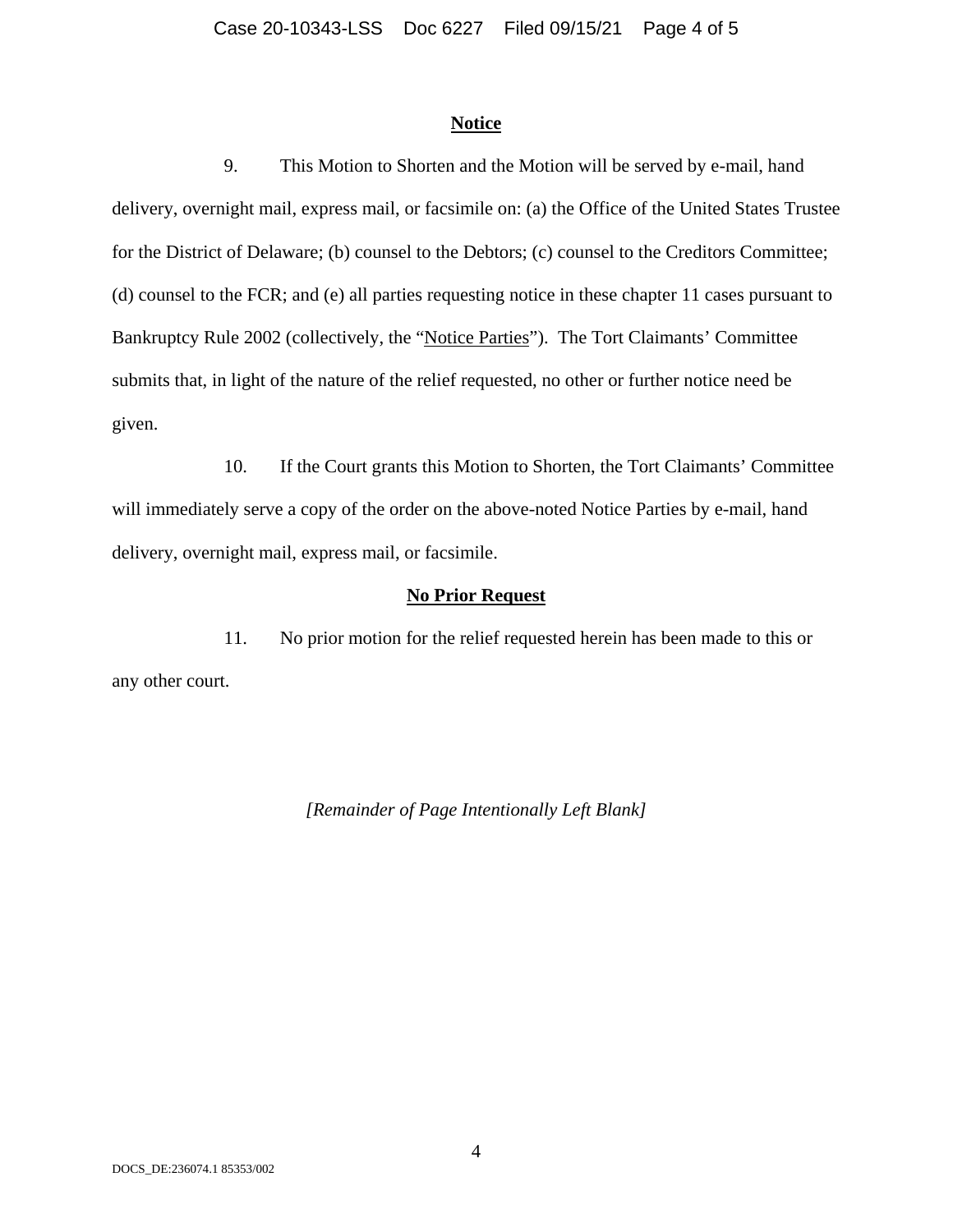#### Case 20-10343-LSS Doc 6227 Filed 09/15/21 Page 5 of 5

WHEREFORE, the Tort Claimants' Committee respectfully requests the entry of

an order, substantially in the form attached hereto as **Exhibit A**: (a) scheduling the Motion for the next omnibus hearing date of September 23, 2021 at 10:00 a.m. Eastern Time; and (b) shortening the response deadline on the Motion, with objections, if any, to be made at the scheduled hearing on the Motion.

Dated: September 15, 2021 PACHULSKI STANG ZIEHL & JONES LLP

*/s/ James E. O'Neill*  James I. Stang (CA Bar No. 94435) Robert B. Orgel (CA Bar No. 10187) Iain A.W. Nasatir (admitted pro hac vice) James E. O'Neill (DE Bar No. 4042) John W. Lucas (CA Bar No. 271038) 919 N. Market Street, 17th Floor P.O. Box 8705 Wilmington, DE 19899-8705 (Courier 19801) Telephone: (302) 652-4100 Facsimile: (302) 652-4400 Email: jstang@pszjlaw.com rorgel@pszjlaw.com inasatir@pszjlaw.com joneill@pszjlaw.com jlucas@pszjlaw.com

*Counsel to the Tort Claimants' Committee*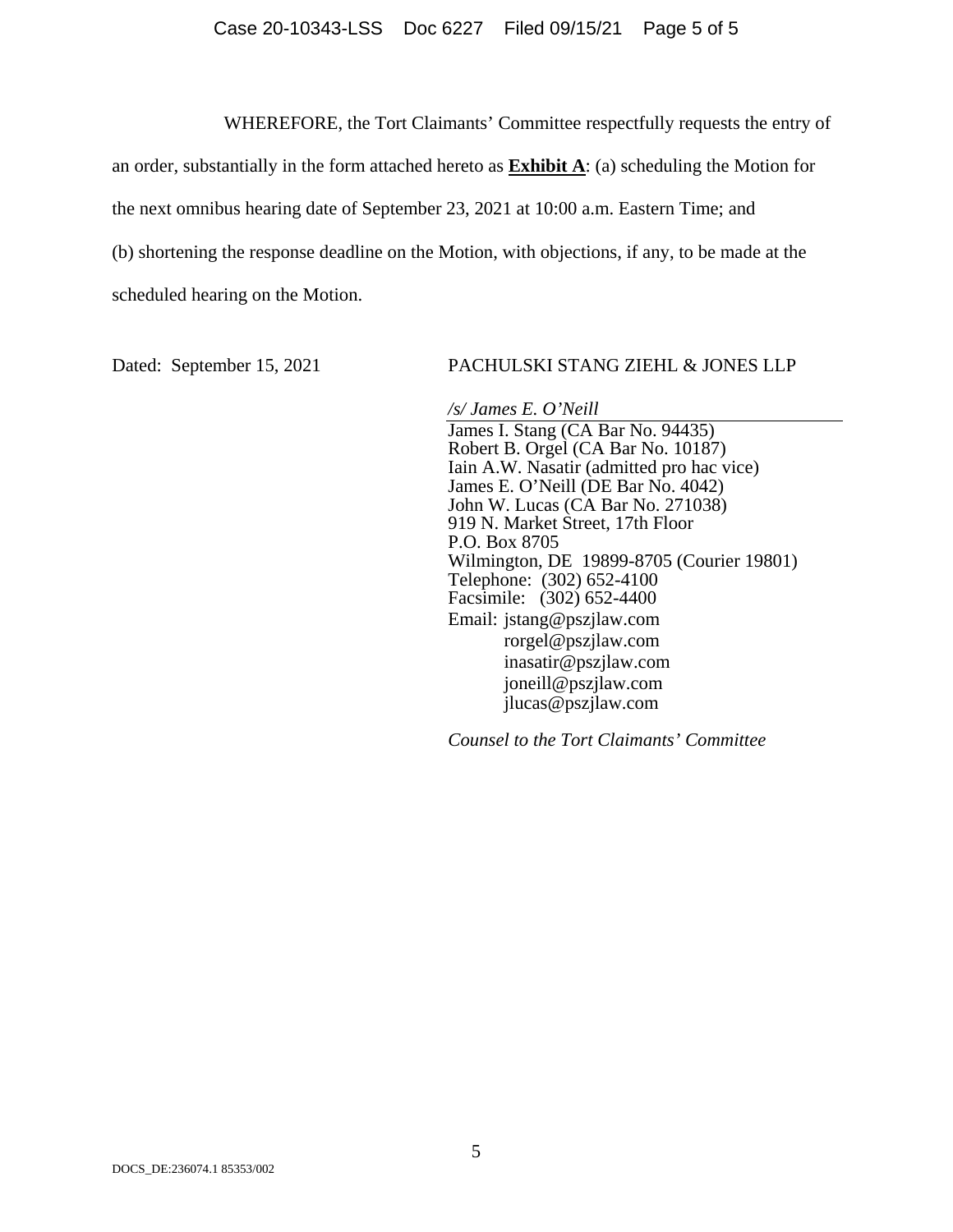# **Exhibit A**

# **Proposed Order**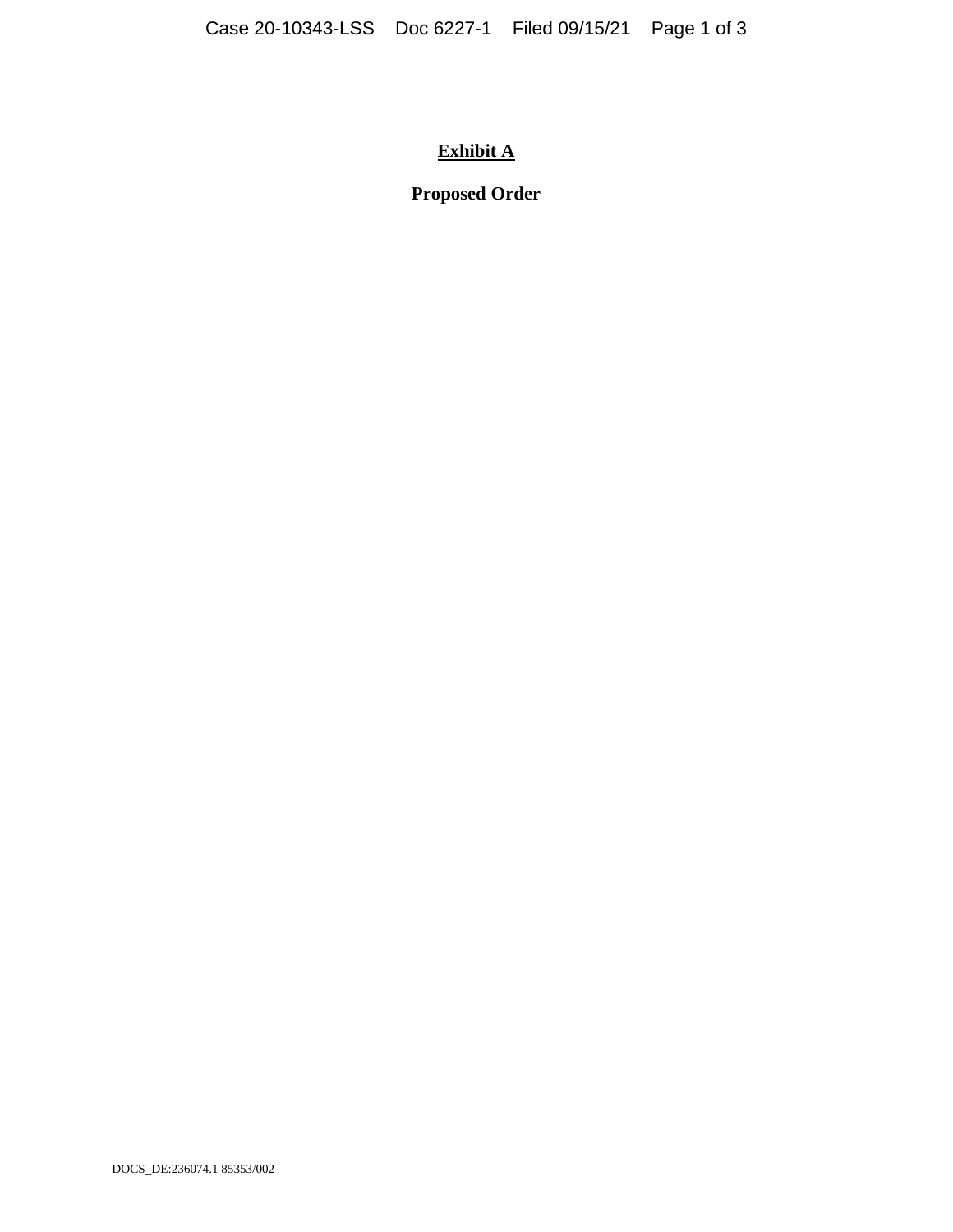### **IN THE UNITED STATES BANKRUPTCY COURT FOR THE DISTRICT OF DELAWARE**

In re:

 $\overline{a}$ 

BOY SCOUTS OF AMERICA AND DELAWARE BSA, LLC,<sup>1</sup>

Chapter 11

Case No. 20-10343 (LSS)

Debtors.

**Re: Docket No. \_\_\_\_** 

Jointly Administered

# **ORDER GRANTING MOTION TO SHORTEN NOTICE PERIOD AND SCHEDULE HEARING ON THE MOTION OF OFFICIAL COMMITTEE OF TORT CLAIMANTS FOR ENTRY OF AN ORDER TERMINATING THE DEBTORS' EXCLUSIVE PERIODS TO FILE A PLAN AND SOLICIT ACCEPTANCES THEREOF PURSUANT TO SECTION 1121 OF THE BANKRUPTCY CODE**

Upon consideration of the motion (the "Motion to Shorten")<sup>2</sup> filed by the Official Committee of Tort Claimants (the "Tort Claimants' Committee"), for entry of an order (this "Order") scheduling an expedited hearing on, and shortening the notice period of, the *Motion of Official Committee of Tort Claimants for Entry of an Order Terminating the Debtors' Exclusive Periods to File a Plan and Solicit Acceptances Thereof Pursuant to Section 1121 of the Bankruptcy Code* (the "Motion"); and this Court having jurisdiction over this matter pursuant to 28 U.S.C. §§ 157 and 1334 and the *Amended Standing Order of Reference from the United States District Court for the District of Delaware*, dated February 29, 2012; and this Court having found that this is a core proceeding pursuant to 28 U.S.C. § 157(b)(2); and this Court having found that venue of this proceeding and the Motion to Shorten in this district is proper pursuant to 28 U.S.C. §§ 1408 and 1409; and this Court having found that notice of the Motion to Shorten was appropriate and no other notice need be provided; and this Court having reviewed

<sup>&</sup>lt;sup>1</sup> The Debtors in these chapter 11 cases, together with the last four digits of each Debtor's federal tax identification number, are as follows: Boy Scouts of America (6300) and Delaware BSA, LLC (4311). The Debtors' mailing address is 1325 West Walnut Hill Lane, Irving, Texas 75038.

<sup>&</sup>lt;sup>2</sup> Capitalized terms not defined herein shall have the meaning ascribed to them in the Motion to Shorten.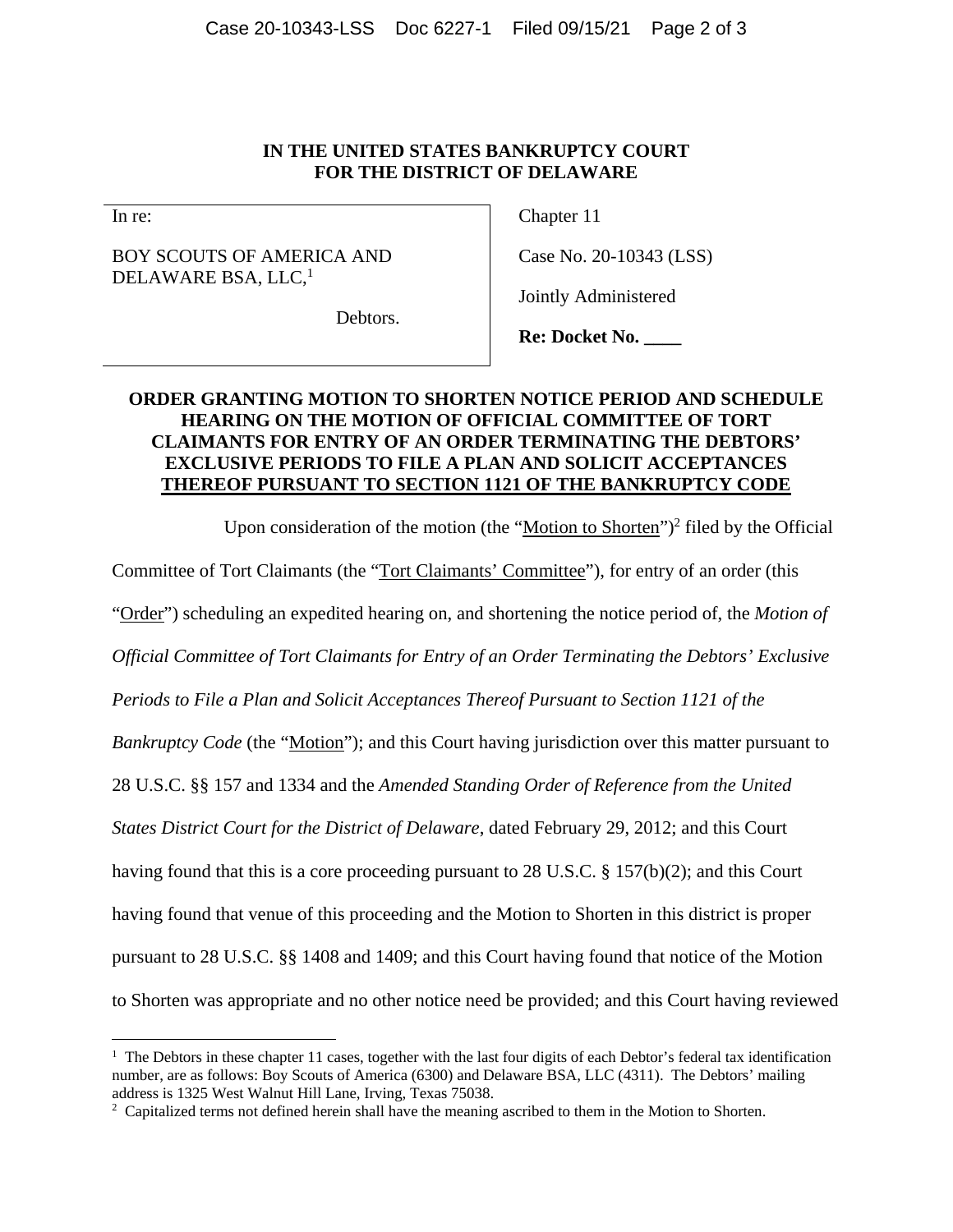#### Case 20-10343-LSS Doc 6227-1 Filed 09/15/21 Page 3 of 3

the Motion to Shorten and having determined that the legal and factual bases set forth in the Motion to Shorten establish just cause for the relief granted herein; and upon all of the proceedings had before this Court; and after due deliberation and sufficient cause appearing therefor, it is HEREBY ORDERED THAT:

1. The Motion to Shorten is GRANTED.

2. The hearing on the Motion will be scheduled for September 23, 2021, at 10:00 a.m. (Eastern Time) (the "Hearing").

3. Any objections or responses to the Motion must be made at the Hearing.

4. Immediately after the entry of this Order, the Tort Claimants' Committee shall serve a copy of this Order and a notice for the Hearing on the Motion on the Notice Parties in the manner described in the Motion to Shorten.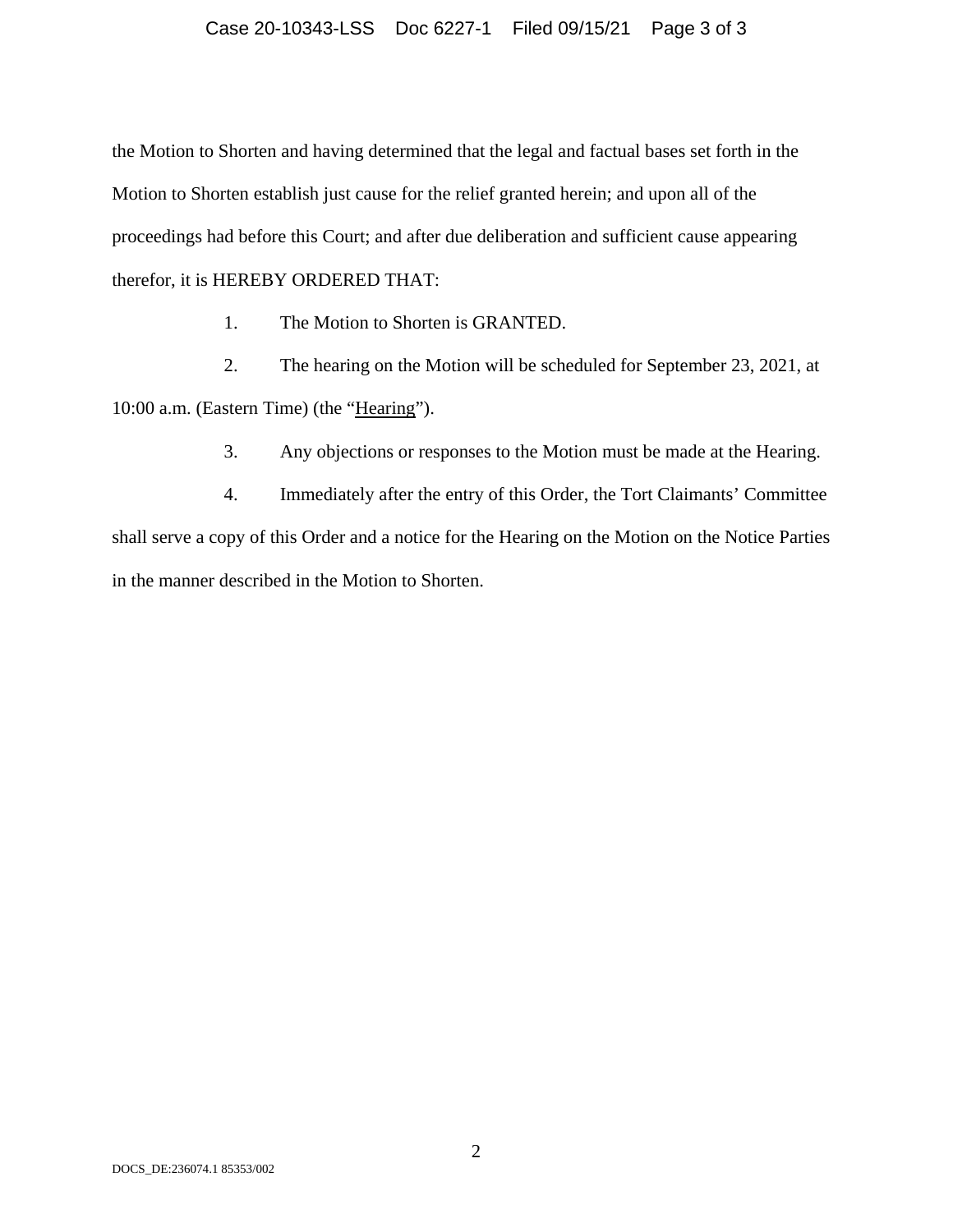### **IN THE UNITED STATES BANKRUPTCY COURT FOR THE DISTRICT OF DELAWARE**

In re:

 $\overline{a}$ 

BOY SCOUTS OF AMERICA AND DELAWARE BSA, LLC,<sup>1</sup>

Chapter 11

Case No. 20-10343 (LSS)

Jointly Administered

Debtors.

# **CERTIFICATE OF SERVICE**

I, James E. O'Neill, hereby certify that on the 15th day of September, 2021, I

caused a copy of the following document(s) to be served on the individual(s) on the attached

service list(s) in the manner indicated:

**Motion to Shorten Notice Period and Schedule Hearing on the Motion of Official Committee of Tort Claimants for Entry of an Order Terminating the Debtors' Exclusive Periods to File a Plan and Solicit Acceptances Thereof Pursuant to Section 1121 of the Bankruptcy Code** 

> */s/ James E. O'Neill*  James E. O'Neill (DE Bar No. 4042)

<sup>&</sup>lt;sup>1</sup> The Debtors in these chapter 11 cases, together with the last four digits of each Debtor's federal tax identification number, are as follows: Boy Scouts of America (6300) and Delaware BSA, LLC (4311). The Debtors' mailing address is 1325 West Walnut Hill Lane, Irving, Texas 75038.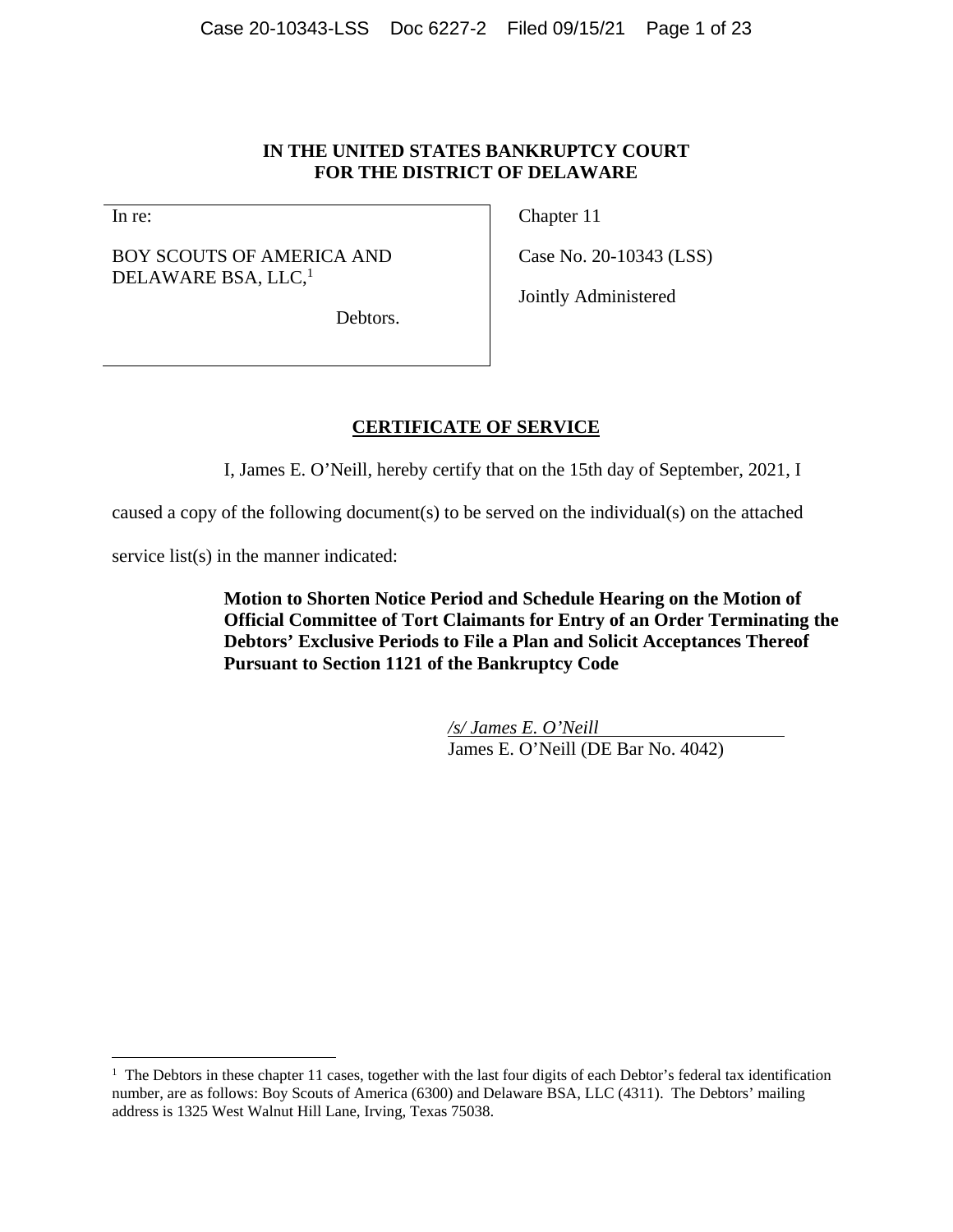Boy Scouts of America and Delaware BSA, LLC 2002 Service List EXPEDITED Case No. 20-10343 (LSS) Document No. 227583.2 003 – Express Mail 005 – Overnight Delivery 263 – Emails

(Counsel to Tort Claimants Committee) James I. Stang, Esq. Robert B. Orgel, Esq. James O'Neill, Esq. John W. Lucas, Esq. John A. Morris, Esq. Linda Cantor, Esq. Kenneth Brown, Esq. Ilan Scharf, Esq. Pachulski Stang Ziehl & Jones LLP 919 North Market Street, 17th Floor Wilmington, DE 19801 **Email:** jstang@pszjlaw.com; jo'neill@pszjlaw.com; rorgel@pszjlaw.com; jlucas@pszjlaw.com; jmorris@pszjlaw.com; lcantor@pszjlaw.com; kbrown@pszjlaw.com; ischarf@pszlaw.com

## **EXPRESS MAIL**

The County Commission of Fayette County Attn: President P.O. Box 307 Fayetteville, WV 25840

#### **EXPRESS MAIL**

Internal Revenue Service Centralized Insolvency Operation P.O. Box 7346 Philadelphia, PA 19101-7346

#### **EXPRESS MAIL**

William Russell Hill (#875698) Florida State Prison P.O. Box 800 Raiford, FL 32083-0800

#### **OVERNIGHT DELIVERY**

United States Dept. of Justice 950 Pennsylvania Ave, NW Room 2242 Washington, DC 20530-0001

### **OVERNIGHT DELIVERY**

John A. Vos 1430 Lincoln Avenue San Rafael, CA 94901

# **OVERNIGHT DELIVERY**

JPMorgan Chase Bank, NA Phil Martin 10 S Dearborn Street Mail Code Il1-1415 Chicago, IL 60603

### **OVERNIGHT DELIVERY**

(Counsel to Boy Scouts of America San Diego – Imperial Council; Three Harbors Council Inc. Boy Scouts of America) Richard J. Bernard, Esq. Foley & Lardner LLP 90 Park Avenue New York, NY 10016

#### **OVERNIGHT DELIVERY**

(Counsel to Jane Doe) Cindy L. Robinson, Esq. Doug Mahoney, Esq. Robinson Mahoney PLLC 1210 Post Road Fairfield, CT 06824

#### **EMAIL**

(Counsel to Certain Claimants) Tad Thomas, Esq. Louis C. Schneider, Esq. Thomas Law Office, PLLC 9418 Norton Commons Blvd, Suite 200 Louisville, KY 40059 **Email:** tad@thomaslawoffices.com; lou.schneider@thomaslawoffices.com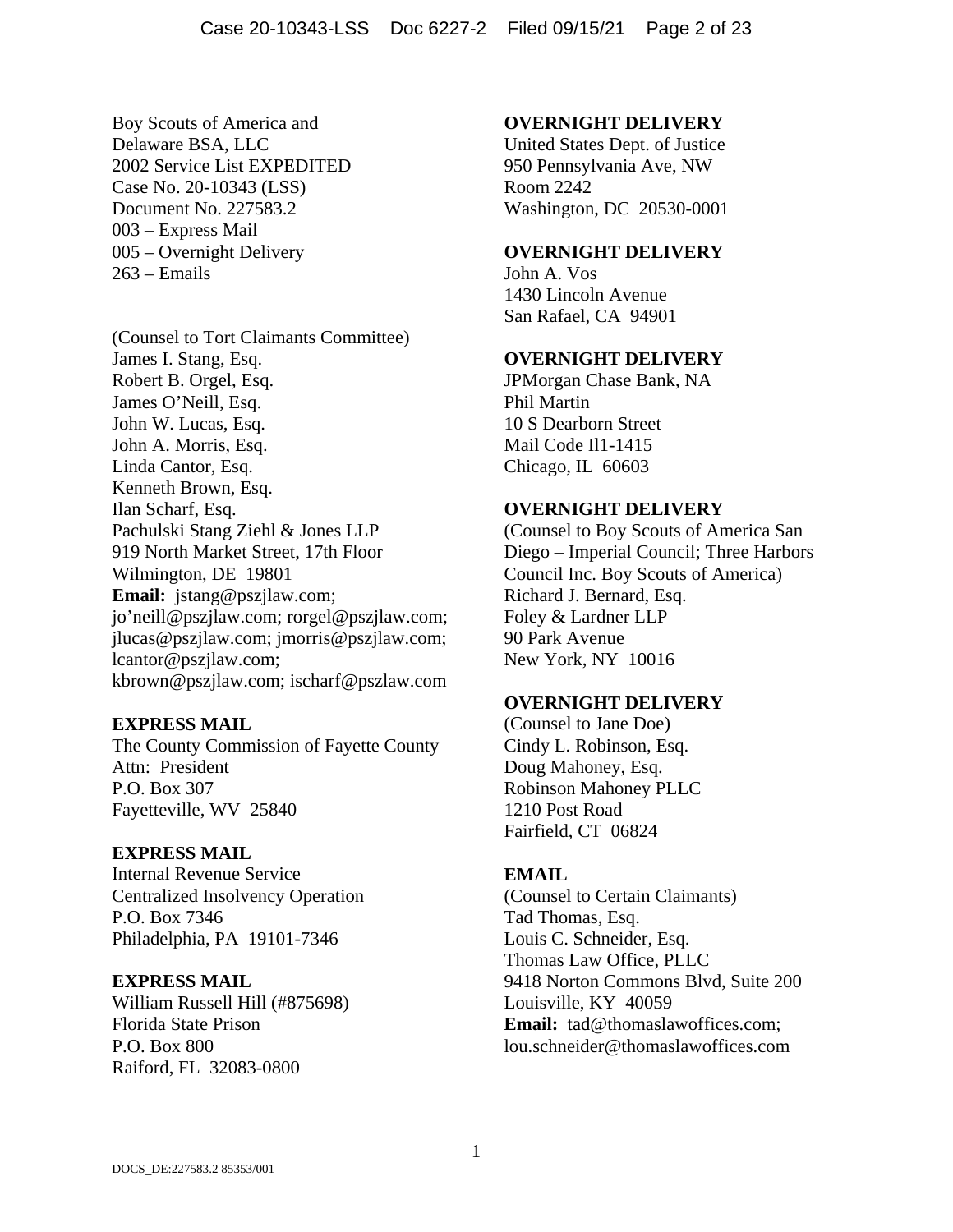Pension Benefit Guaranty Corp Patricia Kelly, CFO Cassandra Burton Craig Fessenden 1200 K Street NW Washington, DC 20005 **Email:** kelly.patricia@pbgc.gov; burton.cassandra@pbgc.gov; fessenden.craig@pbgc.gov

### **EMAIL**

(Counsel to the Debtors) Derek C. Abbott, Esq. Joseph Charles Barsalona II, Esq. Andrew R. Remming, Esq. Paige Noelle Topper, Esq. Morris, Nichols, Arsht & Tunnell 1201 N. Market Street Wilmington, DE 19899 **Email:** dabbott@mnat.com; jbarsalona@mnat.com; aremming@mnat.com; ptopper@mnat.com

#### **EMAIL**

(Counsel to the Debtors) Thomas A. Labuda, Esq. Karim Basaria, Esq. Sidley Austin One South Dearborn Street Chicago, IL 60603 **Email:** tlabuda@sidley.com; kbasaria@sidley.com

## **EMAIL**

(Counsel to Sequoia Council of Boy Scouts, Inc.) Jan T. Perkins, Esq. Baker Manock & Jensen, PC 5260 N Palm Ave, Suite 421 Fresno, CA 93704 **Email:** jperkins@bakermanock.com

### **EMAIL**

(Counsel to National Surety Corporation) Todd C. Jacobs, Esq. John E. Bucheit, Esq. Bradley Riley Jacobs PC 500 W. Madison Street, Suite 1000 Chicago, IL 60661 **Email:** tjacobs@bradleyriley.com; jbucheit@bradleyriley.com

## **EMAIL**

(Counsel to Chickasaw Council, Boy Scouts of America) Daniel W. Van Horn, Esq. Butler Snow LLP P.O. Box 171443 Memphis, TN 38187-1443 **Email:** danny.vanhorn@butlersnow.com

# **EMAIL**

(Counsel to Chickasaw Council, Boy Scouts of America) Jason P. Hood, Esq. Davies Hood PLLC 22 N. Front Street, Suite 620 Memphis, TN 38103-2100 **Email:** jason.hood@davieshood.com

## **EMAIL**

(Counsel to Girl Scouts of the United States of America) Eric Lopez Schnabel, Esq. Alessandra Glorioso, Esq. Dorsey & Whitney LLP 300 Delaware Ave, Suite 1010 Wilmington, DE 19801 **Email:** schnabel.eric@dorsey.com; glorioso.alessandra@dorsey.com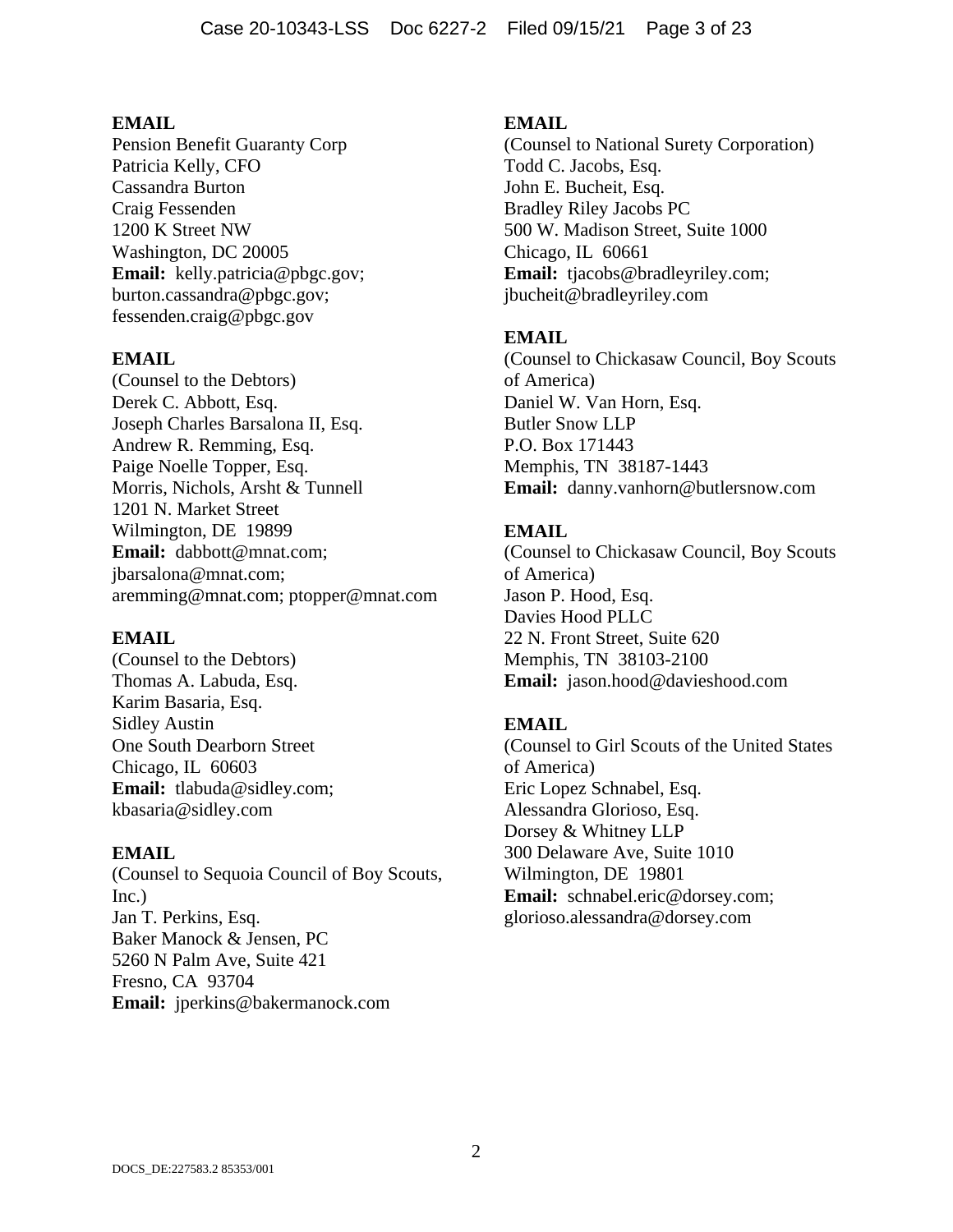(Counsel to Girl Scouts of the United States of America) Bruce R Ewing, Esq. Dorsey & Whitney LLP 51 W 52nd Street New York, NY 10019 **Email:** ewing.bruce@dorsey.com

# **EMAIL**

(Counsel to Old Republic Insurance Company) Margaret M. Anderson, Esq. Fox Swibel Levin & Carroll LLP 200 W Madison Street, Suite 3000 Chicago, IL 60606 **Email:** panderson@foxswibel.com

# **EMAIL**

(Counsel to Certain Claimants, Joseph Kaminski and Other Claimants, Claimant J.M.; Certain Claimants S. H. (SA Claim No. 21108), R. W. (SA Claim No 70996), R. B. (SA Claim No 24629)) Raeann Warner, Esq. Thomas Crumplar, Esq. Jacobs & Crumplar, P.A. 750 Shipyard Drive, Suite 200 Wilmington, DE 19801 **Email:** raeann@jcdelaw.com; tom@jcdelaw.com

## **EMAIL**

(Counsel to Certain Claimants, Joseph Kaminski and Other Claimants, Claimant J.M.; Certain Claimants S. H. (SA Claim No. 21108), R. W. (SA Claim No 70996), R. B. (SA Claim No 24629)) Thomas S. Neuberger, Esq. Stephen J. Neuberger, Esq. The Neuberger Firm 17 Harlech Drive Wilmington, DE 19807 **Email:** tsn@neubergerlaw.com sjn@neubergerlaw.com

# **EMAIL**

(Counsel to JPMorgan Chase Bank, NA) Nora Crawford, Esq. Norton Rose Fulbright US LLP 1301 Avenue of the Americas New York, NY 10019-6022 **Email:** nora.crawford@nortonrosefulbright.com

# **EMAIL**

(Counsel to The Church of Jesus Christ of Latter-day Saints) Jeffrey E Bjork, Esq. Kimberly A Posin, Esq. Nicholas J Messana, Esq. Latham & Watkins LLP 355 S Grand Ave, Suite 100 Los Angeles, CA 90071-1560 **Email:** jeff.bjork@lw.com; kim.posin@lw.com; nicholas.messana@lw.com

# **EMAIL**

(Counsel to The Church of Jesus Christ of Latter-day Saints) Adam J Goldberg, Esq. Latham & Watkins LLP 1271 Avenue of the Americas New York, NY 10020-1401 **Email:** adam.goldberg@lw.com

# **EMAIL**

(Counsel to Houston Liens, Montgomery County, Harris County, Orange County, Cleveland ISD, Fort Bend County) John P. Dillman, Esq. Linebarger Goggan Blair & Sampson, LLP P.O. Box 3064 Houston, TX 77253-3064 **Email:** houston\_bankruptcy@publicans.com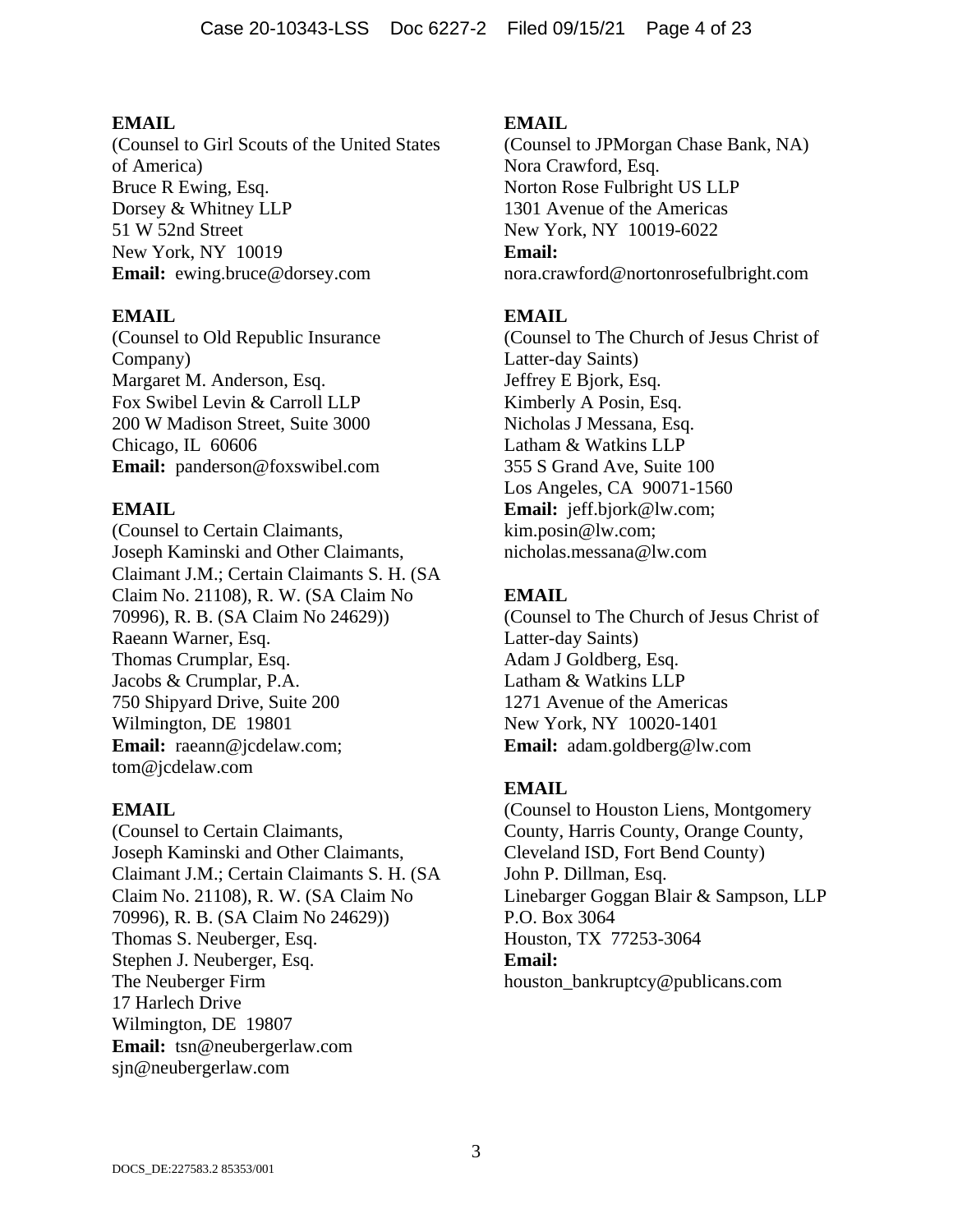(Counsel to Dallas County) Elizabeth Weller, Esq. Linebarger Goggan Blair & Sampson, LLP 2777 N. Stemmons Freeway, Suite 1000 Dallas, TX 75207 **Email:** dallas.bankruptcy@publicans.com

# **EMAIL**

(Counsel to Sun Life Assurance Company of Canada) Paul W Carey, Esq. Mirick, O'Connell, DeMallie & Lougee, LLP 100 Front Street Worcester, MA 01608 **Email:** pcarey@mirickoconnell.com

# **EMAIL**

(Counsel to Sun Life Assurance Company of Canada) Kate P Foley, Esq. Mirick, O'Connell, DeMallie & Lougee, LLP 1800 W Park Drive, Suite 400 Westborough, MA 01581 **Email:** kfoley@mirickoconnell.com

## **EMAIL**

(Counsel to Old Republic Insurance Company) Brya M. Keilson, Esq. Morris James LLP 500 Delaware Ave, Suite 1500 Wilmington, DE 19801 **Email:** bkeilson@morrisjames.com

# **EMAIL**

(Counsel to JPMorgan Chase Bank, NA) Kristian Gluck, Esq. Ryan Manns, Esq. Norton Rose Fulbright US LLP 2200 Ross Ave, Suite 3600 Dallas, TX 75201-7932 **Email:** kristian.gluck@nortonrosefulbright.com;

ryan.manns@nortonrosefulbright.com

# **EMAIL**

Office of the U.S. Trustee David L. Buchbinder, Esq. Hannah Mufson McCollum, Esq. 844 King Street, Suite 2207 Lockbox 35 Wilmington, DE 19801 **Email:** david.l.buchbinder@usdoj.gov; hannah.mccollum@usdoj.gov

# **EMAIL**

(Counsel to National Surety Corporation and Allianz Global Risks US Insurance Company) David M. Fournier, Esq. Marcy J. McLaughlin Smith, Esq. Troutman Pepper Hamilton Sanders LLP 1313 Market Street, Suite 5100 P.O. Box 1709 Wilmington, DE 19899-1709 **Email:** david.fournier@troutman.com; marcy.smith@troutman.com

## **EMAIL**

(Counsel to The Church of Jesus Christ of Latter-day Saints) Michael Merchant, Esq. Brett Haywood, Esq. Richards, Layton & Finger, PA One Rodney Square 920 N King Street Wilmington, DE 19801 **Email:** merchant@rlf.com; haywood@rlf.com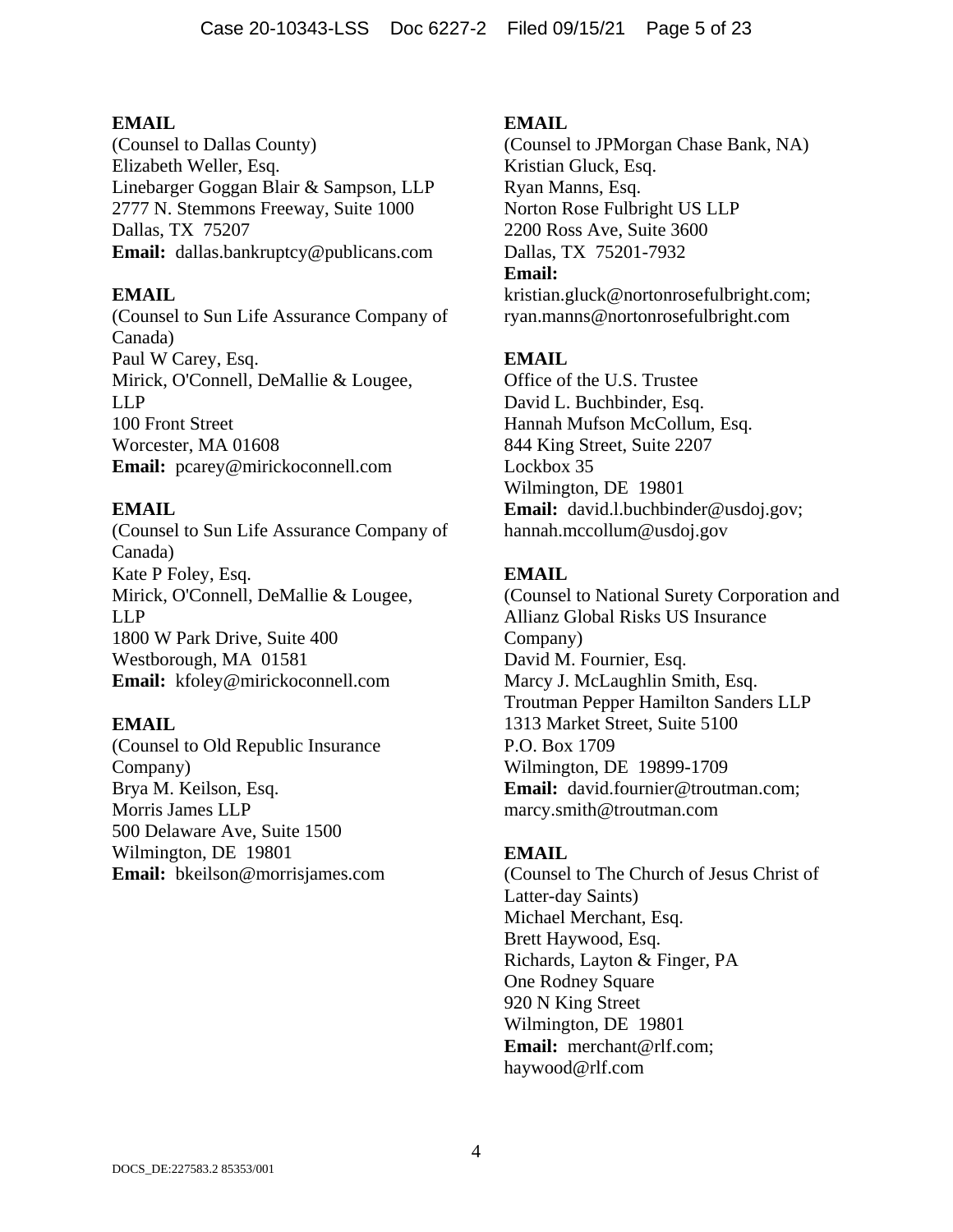Sequoia Counsel of Boy Scouts, Inc. Michael Marchese 6005 N Tamera Ave Fresno, CA 93711 **Email:** michael.marchese@scouting.org

# **EMAIL**

(Counsel to Twin City Fire Insurance Company, First State Insurance Company, Hartford Accident and Indemnity Company) Eric S. Goldstein, Esq. Shipman & Goodwin LLP One Constitution Plaza Hartford, CT 06103-1919 **Email:** egoldstein@goodwin.com; bankruptcy@goodwin.com; bankruptcyparalegal@goodwin.com

# **EMAIL**

Synchrony Bank c/o PRA Receivables Management, LLC Valerie Smith PO Box 41021 Norfolk, VA 23541 **Email:** claims@recoverycorp.com

# **EMAIL**

(Counsel to The County Commission Of Fayette County) John Stump, Esq. Steptoe & Johnson PLLC Chase Tower - Eighth Floor 707 Virginia Street E. Charleston, WV 25301 **Email:** john.stump@steptoe-johnson.com

# **EMAIL**

(Counsel to National Surety Corporation and Allianz Global Risks US Insurance Company) Harris B. Winsberg, Esq. Troutman Pepper Hamilton Sanders LLP 600 Peachtree Street NE, Suite 3000 Atlanta, GA 30308 **Email:** harris.winsberg@troutman.com

# **EMAIL**

US Attorney for Delaware David C. Weiss, Esq. Hercules Building 1313 N. Market Street, Suite 400 Wilmington, DE 19801 **Email:** usade.ecfbankruptcy@usdoj.gov

# **EMAIL**

(Counsel to Ad Hoc Committee of Local Councils of the Boy Scouts of America) Richard Mason, Esq. Douglas Mayer, Esq. Joseph C. Celentino, Esq. Wachtell, Lipton, Rosen & Katz 51 W 52nd Street New York, NY 10019 **Email:** rgmason@wlrk.com; dkmayer@wlrk.com; jccelentino@wlrk.com

# **EMAIL**

(Counsel to Sequoia Council of Boy Scouts, Inc.) Riley C. Walter, Esq. Wanger Jones Helsley, PC. 265 E River Park Circle, Suite 310 Fresno, CA 93720 **Email:** rwalter@wjhattorneys.com

# **EMAIL**

(Counsel to JPMorgan Chase Bank, NA) Matthew Ward, Esq. Morgan Patterson, Esq. Womble Bond Dickinson (US) LLP 1313 N Market Street, Suite 1200 Wilmington, DE 19801 **Email:** matthew.ward@wbd-us.com; morgan.patterson@wbd-us.com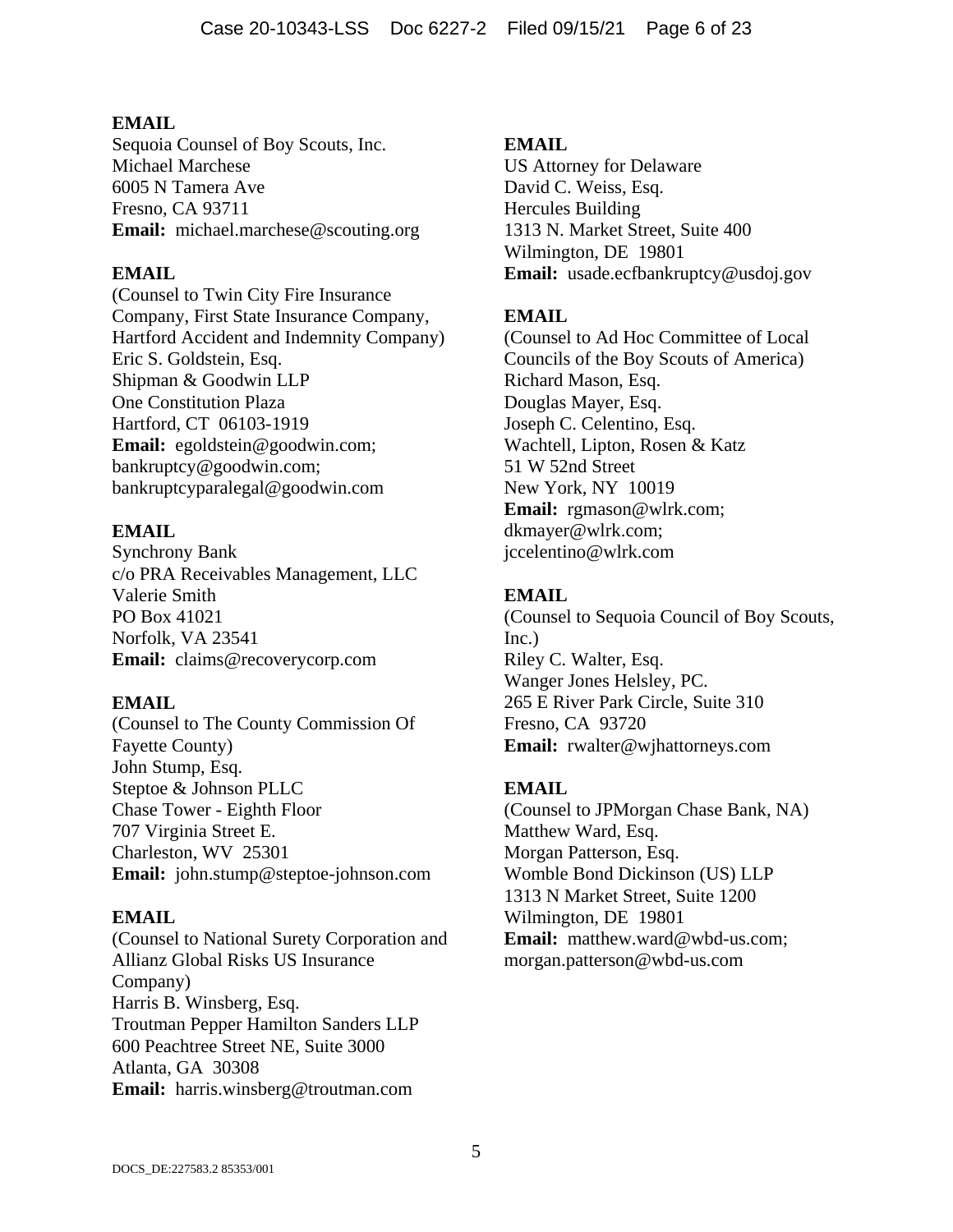James L. Patton, Jr., Esq. Robert Brady, Esq. Edwin Harron, Esq. Young Conaway Stargatt & Taylor Rodney Square 1000 N King Street Wilmington, DE 19801 **Email:** jpatton@ycst.com; rbrady@ycst.com; eharron@ycst.com

# **EMAIL**

(Counsel to Boy Scouts of America San Diego – Imperial Council; Three Harbors Council Inc. Boy Scouts of America) Victor Vilaplana, Esq. Foley & Lardner LLP 3579 Valley Centre Drive, Suite 300 San Diego, CA 92130 **Email:** vavilaplana@foley.com

## **EMAIL**

Steven A. Ginther, Esq. Missouri Department of Revenue Bankruptcy Unit General Counsel's Office 301 W. High Street, Room 670 PO Box 475 Jefferson, City, MO 65105-0475 **Email:** deecf@dor.mo.gov

## **EMAIL**

(Counsel to Chief Seattle Council, Boy Scouts of America) Bruce W. Leaverton, Esq. Karr Tuttle Campbell, P.S. 701 Fifth Avenue, Suite 3300 Seattle, WA 98104 **Email:** bleaverton@karrtuttle.com

# **EMAIL**

(Counsel to Marco Romero, Jr. and Audrey Romero; The Roman Catholic Diocese of Brooklyn, New York and The Roman Catholic Archbishop of Los Angeles) Patrick A. Jackson, Esq. Faegre Drinker Biddle & Reath LLP 222 Delaware Avenue, Suite 1410 Wilmington, DE 19801-1621 **Email:** patrick.jackson@faegredrinker.com

# **EMAIL**

Deb Secrest Commonwealth of Pennsylvania Department of Labor and Industry Collections Support Unit 651 Boas Street, Room 925 Harrisburg, PA 17121 **Email:** ra-li-ucts-bankrupt@state.pa.us

# **EMAIL**

(Counsel to Pearson Education, Inc.; NCS Pearson, Inc.) Jeffrey R. Waxman, Esq. Eric J. Monzo, Esq. Morris James LLP 500 Delaware Ave, Suite 1500 Wilmington, DE 19801 **Email:** jwaxman@morrisjames.com; emonzo@morrisjames.com

## **EMAIL**

(Counsel to Pearson Education, Inc.; NCS Pearson, Inc.) Angela Z. Miller, Esq. Phillips Lytle LLP One Canalside 125 Main Street Buffalo, NY 14203 **Email:** amiller@phillipslytle.com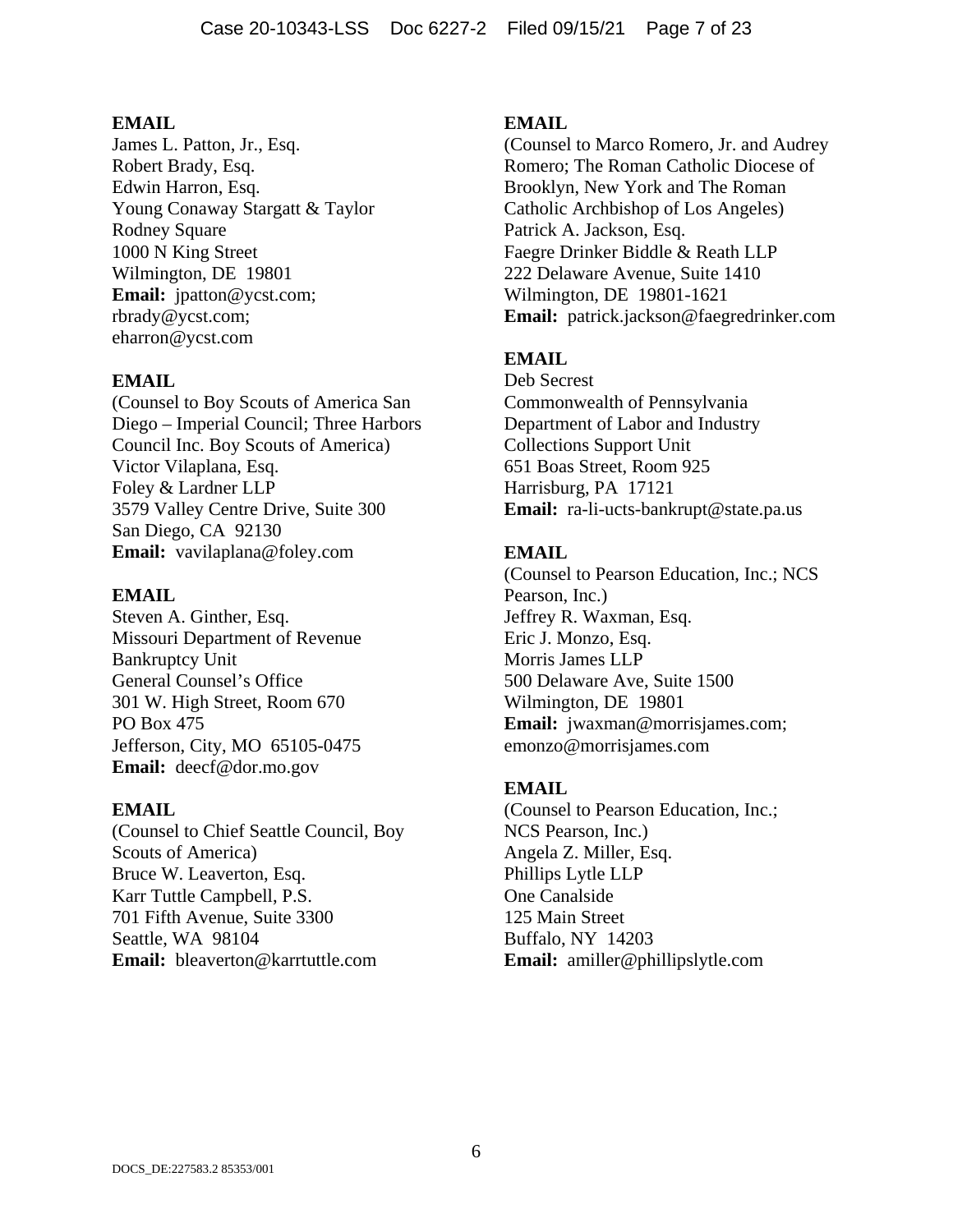(Counsel to Waste Management; and Coalition of Abused Scouts for Justice) Rachel B. Mersky, Esq. Monzack Mersky Browder and Hochman, P.A 1201 N. Orange Street, Suite 400 Wilmington, DE 19801 **Email:** rmersky@monlaw.com

## **EMAIL**

(Counsel to Twin City Fire Insurance Company, First State Insurance Company, Hartford Accident and Indemnity Company) James P. Ruggeri, Esq. Joshua D. Weinberg, Esq. Abigail W. Williams, Esq. Shipman & Goodwin LLP 1875 K Street, NW, Suite 600 Washington, DC 20006-1251 **Email:** jruggeri@goodwin.com; jweinberg@goodwin.com; awilliams@goodwin.com; bankruptcy@goodwin.com; bankruptcyparalegal@goodwin.com

## **EMAIL**

(Counsel to The County of Anderson Texas; The County of Denton, Texas; Harrison Central Appraisal District; The County of Harrison, Texas; The County of Henderson, Texas; Midland Central Appraisal District; The County of Milam, Texas; Terry County Appraisal District; The County of Williamson, Texas) Tara LeDay, Esq. McCreary, Veselka, Bragg & Allen, P.C. PO Box 1269 Round Rock, TX 78680 **Email:** tleday@mvbalaw.com

## **EMAIL**

(Counsel to National Union Fire Insurance Company of Pittsburgh, PA; Lexington Insurance Company; Landmark Insurance Company; The Insurance Company of the State of Pennsylvania) Deirdre M. Richards, Esq. Fineman Krekstein & Harris P.C. 1300 N. King Street Wilmington, DE 19801 **Email:** drichards@finemanlawfirm.com

# **EMAIL**

(Counsel to National Union Fire Insurance Company of Pittsburgh, PA; Lexington Insurance Company; Landmark Insurance Company; The Insurance Company of the State of Pennsylvania) Susan N.K. Gummow, Esq. Foran Glennon Palandech Ponzi & Rudloff, P.C. 222 N. LaSalle Street, Suite 1400 Chicago, IL 60614 **Email:** sgummow@fgppr.com

# **EMAIL**

(Counsel to East Carolina Council BSA, Inc.) Paul A. Fanning, Esq. Ward and Smith, P.A. PO Box 8088 Greenville, NC 27835-8088 **Email:** paf@wardandsmith.com

## **EMAIL**

(Counsel to Jack Doe, creditor and defendant) Bradley L. Rice, Esq. Nagel and Rice LLP 103 Eisenhower Parkway Roseland, NJ 07068 **Email:** brice@nagelrice.com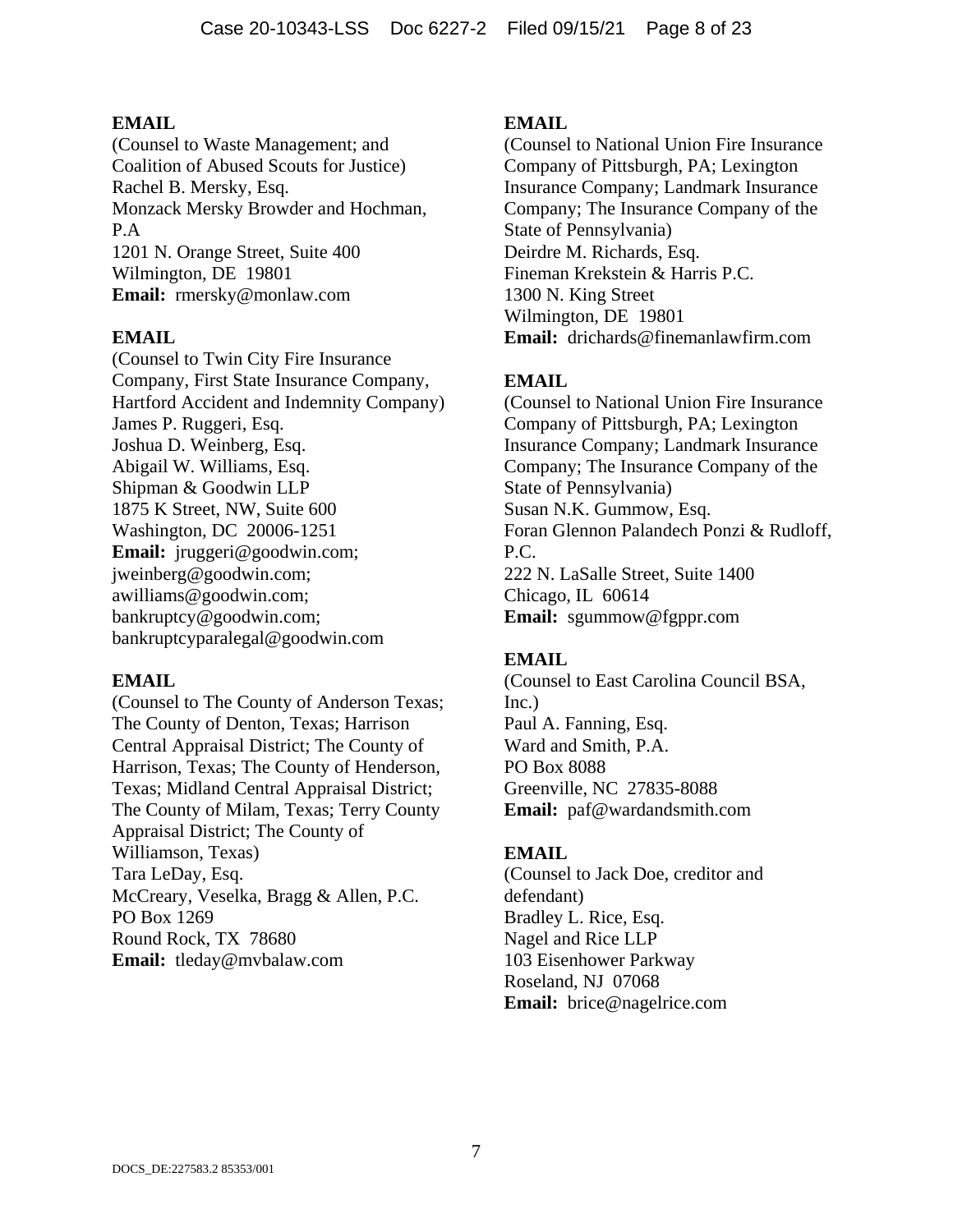(Counsel to Jane Doe) Mark L. Desgrosseilliers, Esq. Chipman, Brown, Cicero & Cole, LLP Hercules Plaza 1313 North Market Street, Suite 5400 Wilmington, DE 19801 **Email:** desgross@chipmanbrown.com

### **EMAIL**

(Counsel to the Official Committee of Unsecured Creditors) Thomas Moers Mayer, Esq. Rachael Ringer, Esq. David E. Blabey, Jr., Esq. Jennifer R. Sharret, Esq. Megan M. Wasson, Esq. Kramer Levin Naftalis & Frankel LLP 1177 Avenue of the Americas New York, NY 10036 **Email:** tmayer@kramerlevin.com; rringer@kramerlevin.com; dblabey@kramerlevin.com; jsharret@kramerlevin.com; mwasson@kramerlevin.com

#### **EMAIL**

(Counsel to the Official Committee of Unsecured Creditors) Kurt F. Gwynne, Esq. Mark W. Eckard, Esq. Reed Smith LLP 1201 N. Market Street, Suite 1500 Wilmington, DE 19801 **Email:** kgwynne@reedsmith.com; meckard@reedsmith.com

#### **EMAIL**

(Counsel to R.L. and C.L., his wife (Plaintiffs in State Court action pending in the Superior Court of New Jersey, Essex County, Docket No. ESX-L-63-20)) Joseph H. Lemkin, Esq. Stark & Stark, P.C. PO Box 5315 Princeton, NJ 08543 **Email:** jlemkin@stark-stark.com

### **EMAIL**

(Counsel to Claimant, J.M.; Certain Claimants S. H. (SA Claim No. 21108), R. W. (SA Claim No 70996), R. B. (SA Claim No 24629)) Gerald D. Jowers, Jr., Esq. Janet, Janet & Scuggs, LLC 500 Taylor Street, Suite 301 Columbia, SC 29201 **Email:** gjowers@jjsjustice.com

#### **EMAIL**

(Counsel to The Roman Catholic Archbishop of Los Angeles) Ian J. Bambrick, Esq. Faegre Drinker Biddle & Reath LLP 222 Delaware Ave., Suite 1410 Wilmington, DE 19801-1621 **Email:** ian.bambrick@faegredrinker.com

### **EMAIL**

(Counsel to The Roman Catholic Diocese of Brooklyn, New York and The Roman Catholic Archbishop of Los Angeles) Michael P. Pompeo, Esq. Faegre Drinker Biddle & Reath LLP 1177 Avenue of the Americas,  $41<sup>st</sup>$  Floor New York, NY 10036-2714 **Email:** michael.pompeo@faegredrinker.com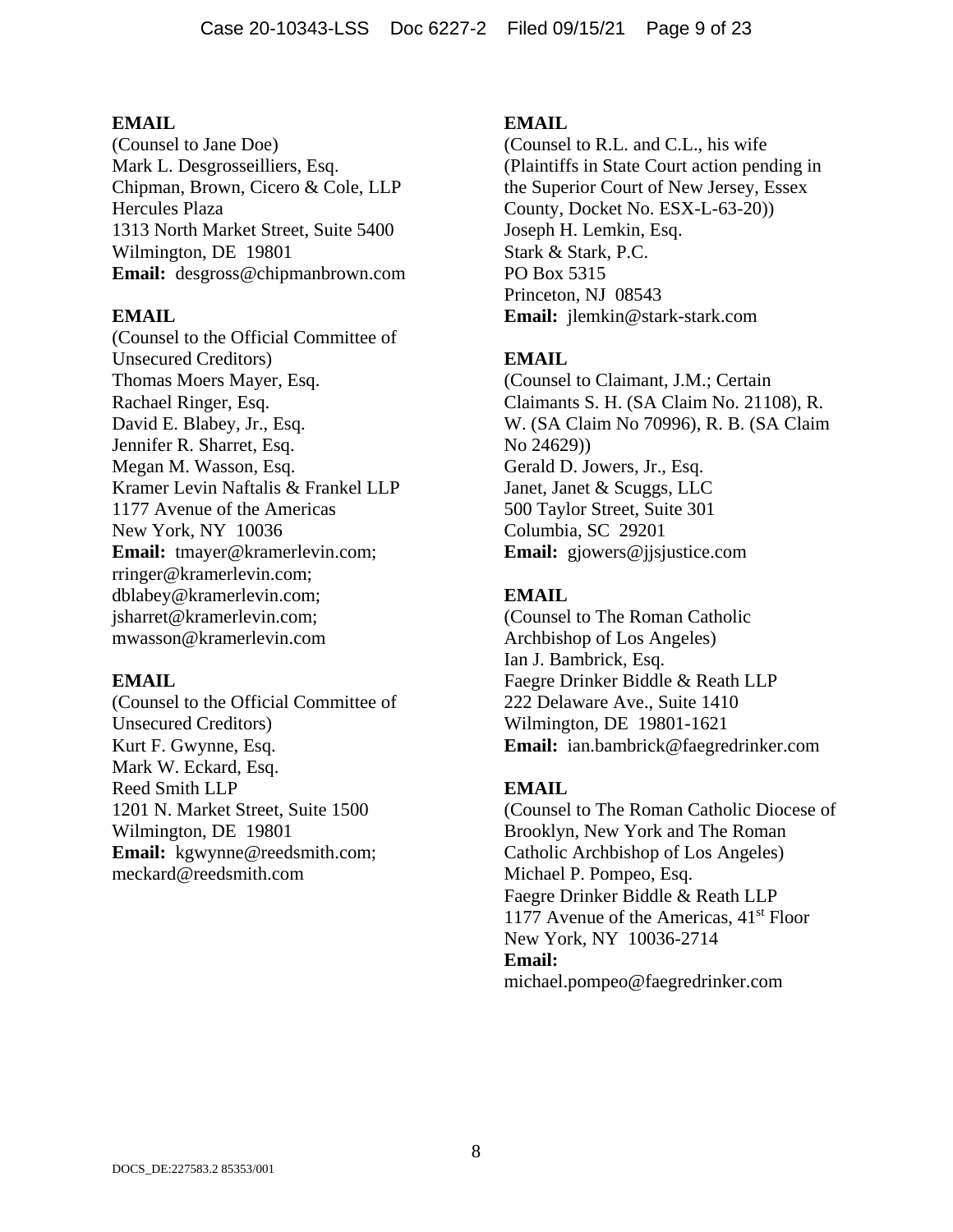(Counsel to Jane Doe) Mark L. Desgrosseilliers, Esq. Chipman, Brown, Cicero & Cole, LLP Hercules Plaza 1313 North Market Street, Suite 5400 Wilmington, DE 19801 **Email:** desgross@chipmanbrown.com

# **EMAIL**

(Counsel to Various Tort Claimants) David M. Klauder, Esq. Bielli & Klauder, LLC 1204 N. King Street Wilmington, DE 19801 **Email:** dklauder@bk-legal.com

# **EMAIL**

(Counsel to Various Tort Claimants) Michael T. Pfau, Esq. Jason P. Amala, Esq. Vincent T. Nappo, Esq. Pfau Cochran Vertetis Amala PLLC 403 Columbia Street, Suite 500 Seattle, WA 98104 **Email:** michael@pcvalaw.com; jason@pcvalaw.com; vnappo@pcvalaw.com

## **EMAIL**

(Counsel to IRC Burnsville Crossing, L.L.C. and The Episcopal Church) Karen C. Bifferato, Esq. Kelly M. Conlan, Esq. Jeffrey C. Wisler, Esq. Connolly Gallagher LLP 1201 N. Market Street, 20<sup>th</sup> Floor Wilmington, DE 19801 **Email:** kbifferato@connollygallagher.com; kconlan@connollygallagher.com; jwisler@connollygallagher.com

# **EMAIL**

(Counsel to Del-Mar-Va Council, Inc., Boy Scouts of America) Bill Bowden, Esq. Ashby & Geddes, P.A. 500 Delaware Avenue, 8<sup>th</sup> Floor P.O. Box 1150 Wilmington, DE 19899-1150 **Email:** wbowden@ashbygeddes.com

# **EMAIL**

(Counsel to AmTrust North America, Inc. on behalf of Wesco Insurance Company) Alan C. Hochheiser, Esq. Maurice Wutscher, LLP 23611 Chagrin Blvd., Suite 207 Beachwood, OH 44122 **Email:** ahochheiser@mauricewutscher.com

# **EMAIL**

(Counsel to current or future personal injury claimants represented by the law firm of Andrews & Thornton) Anthony M. Saccullo, Esq. Mary E. Augustine, Esq. A.M. Saccullo Legal, LLC 27 Crimson King Drive Bear, DE 19701 **Email:** ams@saccullolegal.com; meg@saccullolegal.com

# **EMAIL**

(Counsel to current or future personal injury claimants represented by the law firm of Andrews & Thornton) Anne Andrews, Esq. John C. Thornton, Esq. Andrews & Thornton 4701 Von Karman Avenue, Suite 300 Newport Beach, CA 92660 **Email:** aa@andrewsthornton.com; jct@andrewsthornton.com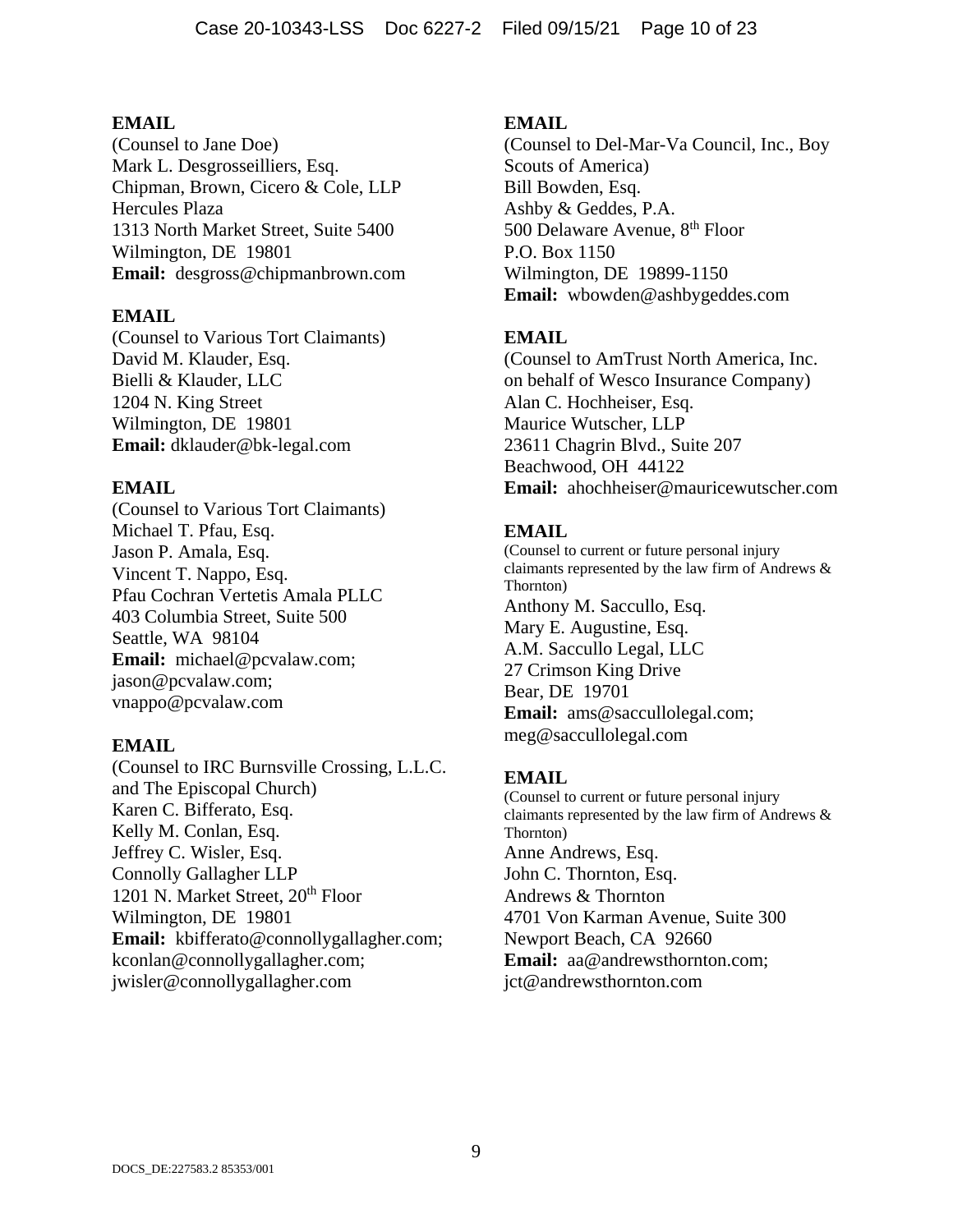(Counsel to Allianz Global Risks US Insurance Company) Matthew S. Sorem, Esq. Nicolaides Fink Thorpe Michaelides Sullivan LLP 10 S. Wacker Drive, 21st Floor Chicago, IL 60606 **Email:** msorem@nicolaidesllp.com

## **EMAIL**

(Counsel to Allianz Global Risks US Insurance Company) Ryan S. Smethurst, Esq. Margaret H. Warner, Esq. McDermott Will & Emery LLP The McDermott Building 500 North Capitol Street, NW Washington, DC 20001-1531 **Email:** rsmethurst@mwe.com; mwarner@mwe.com;

### **EMAIL**

(Counsel to Oracle America, Inc.) Shawn M. Christianson, Esq. Buchalter, A Professional Corporation 55 Second Street, 17th Floor San Francisco, CA 94105-3493 **Email:** schristianson@buchalter.com

## **EMAIL**

(Counsel to Robert Hernandez Hunter) David A. Lebowitz, Esq. Kaufman Lieb Lebowitz & Frick LLP 10 East 40th Street, Suite 3307 New York, NY 10016 **Email:** dlebowitz@kllf-law.com

# **EMAIL**

(Counsel to Century Indemnity Company, as successor to CCI Insurance Company, as successor to Insurance Company of North America and Indemnity, et al., Chubb Group Holdings Inc.) Stamatios Stamoulis, Esq. Richard C. Weinblatt, Esq. Stamoulis & Weinblatt LLC 800 N. West Street, Suite 800 Wilmington, DE 19801 **Email:** stamoulis@swdelaw.com weinblatt@swdelaw.com

# **EMAIL**

(Counsel to Century Indemnity Company, as successor to CCI Insurance Company, as successor to Insurance Company of North America and Indemnity, et al) Tancred Schiavnoi, Esq. Janine Panchok-Berry, Esq. O'Melveny & Myers LLP Times Square Tower 7 Times Square New York, NY 10036-6537 **Email:** tschiavoni@omm.com; jpanchokberry@omm.com

# **EMAIL**

(Counsel to Arrowood Indemnity Company) Michael J. Joyce, Esq. The Law Offices of Joyce, LLC 1225 King St., Suite 800 Wilmington, DE 19801 **Email:** mjoyce@mjlawoffices.com

## **EMAIL**

(Counsel to Arrowood Indemnity Company) Britton C. Lewis, Esq. Carruthers & Roth, P.A. 235 N. Edgeworth St. Greensboro, NC 27401 **Email:** bcl@crlaw.com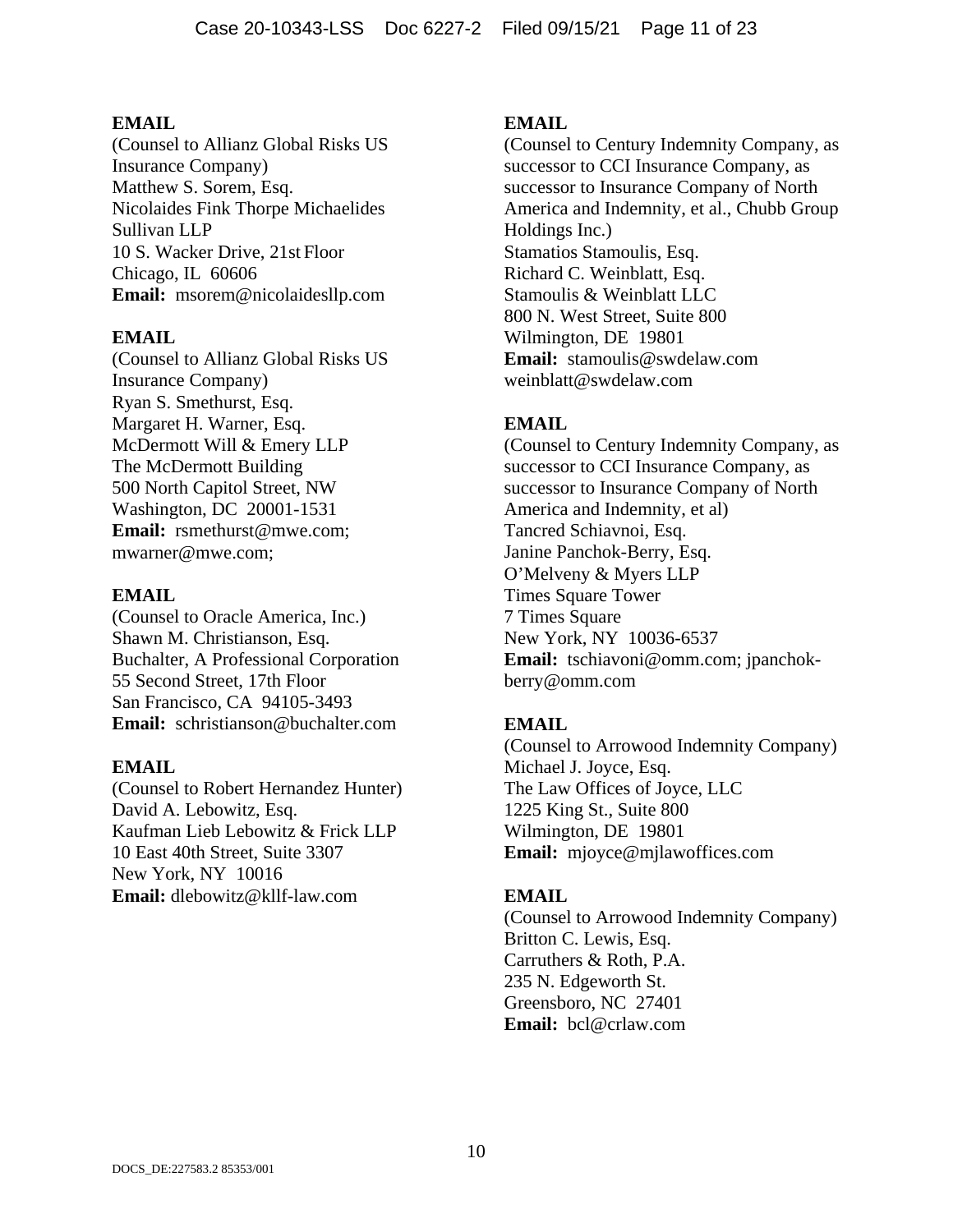(Counsel to Arrowood Indemnity Company) Kevin Coughlin, Esq. Lorraine Armenti, Esq. Michael Hrinewski, Esq. Coughlin Duffy, LLP 350 Mount Kemble Ave. Morristown, NJ 07960 Email: kcoughlin@coughlinduffy.com; larmenti@coughlinduffy.com; mhrinewski@coughlinduffy.com

# **EMAIL**

(Counsel to Baltimore Area Council Boy Scouts of America, Inc.) Todd M. Brooks, Esq. Whiteford Taylor & Preston LLP Seven Saint Paul Street, 15th Floor Baltimore, MD 21202-1626 **Email:** tbrooks@wtplaw.com

## **EMAIL**

(Counsel to Baltimore Area Council Boy Scouts of America, Inc.) Richard W. Riley, Esq. Whiteford Taylor & Preston LLP The Renaissance Centre 405 North King Street, Suite 500 Wilmington, DE 19801 **Email:** rriley@wtplaw.com

## **EMAIL**

(Counsel to Texas Workforce Commission) Texas Attorney General's Office Bankruptcy & Collections Division Christopher S. Murphy, Assistant AG c/o Sherri K. Simpson, Paralegal P.O. Box 12548 Austin, TX 78711-2548 **Email:** christopher.murphy@oag.texas.gov; sherri.simpson@oag.texas.gov

# **EMAIL**

(Counsel to Liberty Mutual Insurance Company) R. Karl Hill, Esq. Seitz, Van Ogtrop & Green, P.A. 222 Delaware Avenue, Suite 1500 Wilmington, DE 19801 **Email:** khill@svglaw.com

# **EMAIL**

(Counsel to Liberty Mutual Insurance Company) Douglas R Gooding, Esq. Jonathan D. Marshall, Esq. Michael J. Foley, Jr., Esq. Choate, Hall & Stewart LLP Two International Place Boston, MA 02110 **Email:** dgooding@choate.com; jmarshall@choate.com; mjfoley@choate.com

# **EMAIL**

(Counsel to Liberty Mutual Insurance Company) Kim V. Marrkand, Esq. Nancy D. Adams, Esq. Laura Bange Stephens, Esq. Mintz, Levin, Corn, Ferris, Glovsky and Popeo, P.C. One Financial Center Boston, MA 02111 **Email:** kmarrkand@mintz.com; ndadams@mintz.com; lbstephens@mintz.com

# **EMAIL**

(Counsel to Ventura County Council of Boy Scouts of America) William E. Winfield, Esq. Nelson Comis Kettle & Kinney LLP 300 E. Esplanade Drive, Suite 1170 Oxnard, CA 93036 **Email:** wwinfield@calattys.com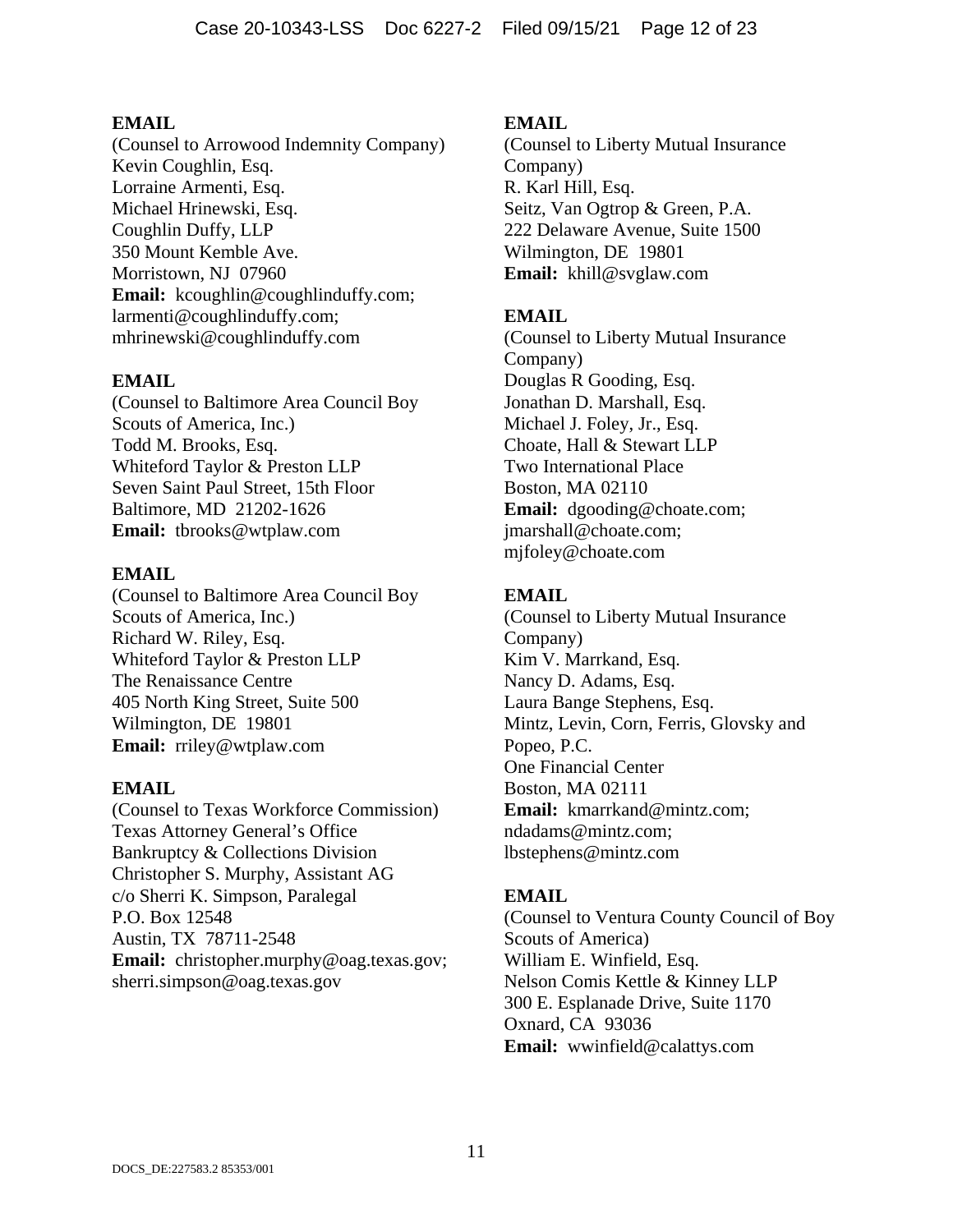(Counsel to Courtney and Stephen Knight, Jointly as the Surviving Parents of E.J.K., a Minor Child, and Stephen Knight as the Personal Representative of the Estate of E.J.K.; Margaret Henderson, Personal Representative of the Estate of N.G.H.) Richard A. Barkasy, Esq. Kristi J. Doughty, Esq. Schnader Harrison Segal & Lewis LLP 824 N. Market Street, Suite 800 Wilmington, DE 19801-4939 Email: rbarkasy@schnader.com; kdoughty@schnader.com

## **EMAIL**

(Counsel to Chickasaw Council, Boy Scouts of America, Inc.) Henry C. Shelton, III, Esq. Adams and Reese LLP 6075 Poplar Avenue, Suite 700 Memphis, TN 38119 **Email:** henry.shelton@arlaw.com

## **EMAIL**

(Counsel to Hartford Accident and Indemnity Company, First State Insurance Company, and Twin City Fire Insurance Company) Erin R. Fay, Esq. Gregory J. Flasser, Esq. Bayard, P.A. 600 N. King Street, Suite 400 Wilmington, DE 19801 **Email:** efay@bayardlaw.com; gflasser@bayardlaw.com

## **EMAIL**

(Counsel to Nichole Erickson and Mason Gordon, a minor by his mother Nichole Erickson; and Betti & Associates Claimants) James Tobia, Esq. The Law Office of James Tobia, LLC 1716 Wawaset Street Wilmington, DE 19806 **Email:** jtobia@tobialaw.com

### **EMAIL**

(Counsel to Great American Assurance Company, f/k/a Agricultural Insurance Company; Great American E&S Insurance Company, f/k/a Agricultural Excess and Surplus Insurance Company; and Great American E&S Insurance Company) Bruce W. McCullough, Esq. Bodell Bové, LLC 1225 N. King Street, Suite 1000 Wilmington, DE 19801 **Email:** bmccullough@bodellbove.com

# **EMAIL**

(Counsel to Jorge Vega and Various Abuse Victims) Domenic E. Pacitti, Esq. Klehr Harrison Harvey Branzburg LLP 919 Market Street, Suite 1000 Wilmington, DE 19801 **Email:** dpacitti@klehr.com

# **EMAIL**

(Counsel to Various Abuse Victims) Morton R. Branzburg, Esq. Klehr Harrison Harvey Branzburg LLP 1835 Market Street, Suite 1400 Philadelphia, PA 19103 **Email:** mbranzburg@klehr.com

# **EMAIL**

(Counsel to Various Abuse Victims) Stephen Crew, Esq. Peter Janci, Esq. Crew Janci LLP 1200 NW Naito Parkway, Suite 500 Portland, OR 97209 **Email:** steve@crewjanci.com; peter@crewjanci.com

## **EMAIL**

(Counsel to Eric Pai, as Administrator of the Estate of J. Pai) William D. Sullivan, Esq. Sullivan Hazeltine Allinson LLC 919 N. Market Street, Suite 420 Wilmington, DE 19801 **Email:** bsullivan@sha-llc.com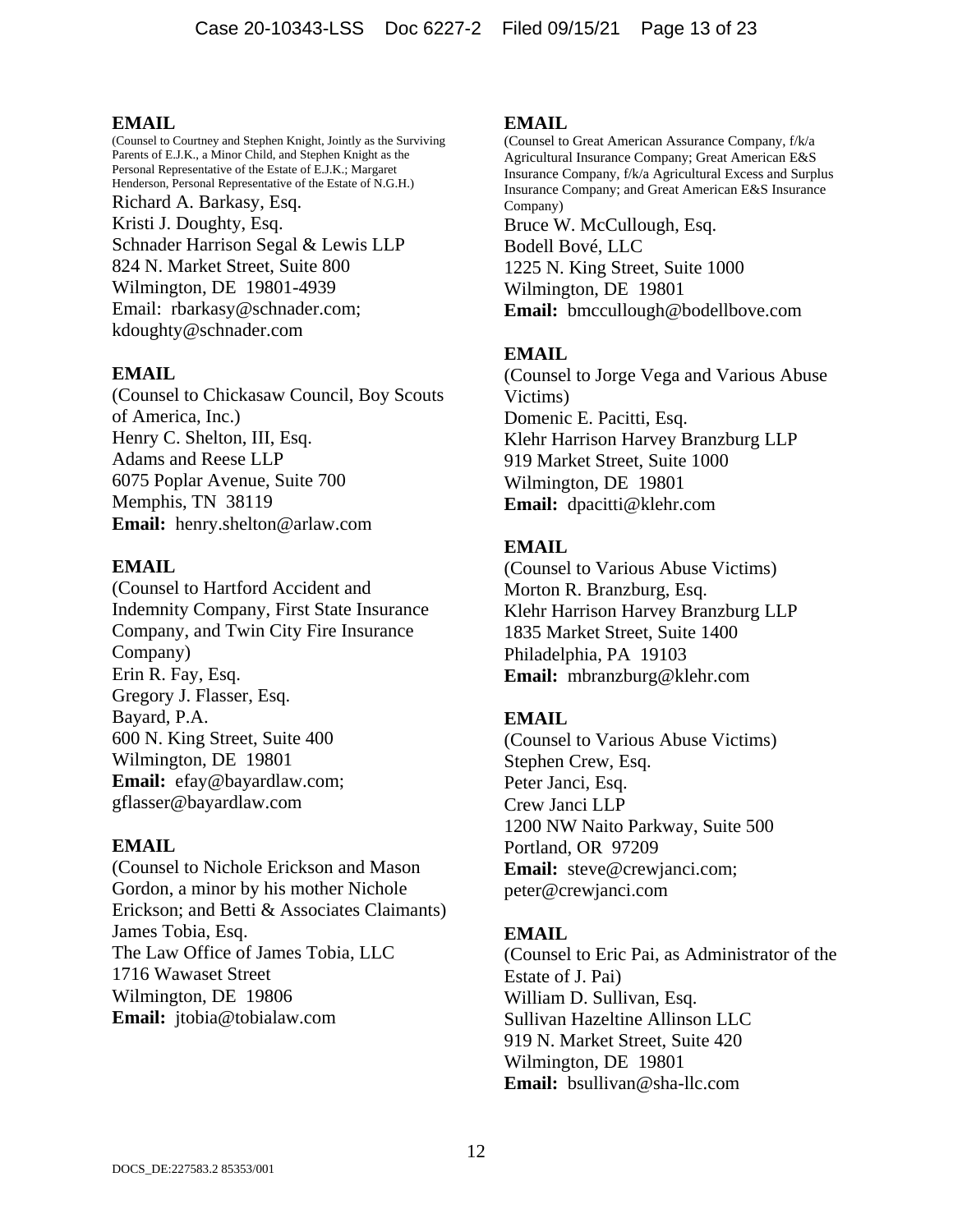(Counsel to Collin County Tax Assessor/Collector) Larry R. Boyd, Esq. Chad Timmons, Esq. Emily M. Hahn, Esq. Abernathy, Roeder, Boyd & Hullett, P.C. 1700 Redbud Blvd, Suite 300 McKinney, TX 75069 **Email:** lboyd@abernathy-law.com; ctimmons@abernathy-law.com; ehahn@abernathy-law.com; bankruptcy@abernathy-law.com

## **EMAIL**

(Counsel to Buffalo Trail Council, Inc.) Michael G. Kelly, Esq. Kelly, Morgan, Dennis, Corzine & Hansen, P.C. PO Box 1311 Odessa, TX 79760-1311 **Email:** mkelly@kmdfirm.com

# **EMAIL**

(Counsel to Maricopa County Treasurer) Peter Muthig, Esq. Maricopa County Attorney's Office Civil Services Division 225 W. Madison Street Phoenix, AZ 85003 **Email:** muthigk@mcao.maricopa.gov

## **EMAIL**

(Counsel to Oracle America, Inc.) Amish R. Doshi, Esq. Doshi Legal Group, P.C. 1979 Marcus Avenue, Suite 210E Lake Success, NY 11042 **Email:** amish@doshilegal.com

## **EMAIL**

(Special Insurance Counsel to the Future Claimants' Representative) Kami Quinn, Esq. Emily Grim, Esq. Meredith Neely, Esq. Jasmine Chalashtori, Esq. Rachel Jennings, Esq. Kyle Dechant, Esq. Gilbert LLP 700 Pennsylvania Avenue, SE, Suite 400 Washington, DC 20003 **Email:** quinnk@gilbertlegal.com; grime@gilbertlegal.com; neelym@gilbertlegal.com; chalashtorij@gilbertlegal.com; jenningsr@gilbertlegal.com; dechantk@gilbertlegal.com

# **EMAIL**

(Counsel to Ector CAD) Don Stecker, Esq. Linebarger Goggan Blair & Sampson, LLP 112 E. Pecan Street, Suite 2200 San Antonio, TX 78205 **Email:** sanantonio.bankruptcy@publicans.com

# **EMAIL**

(Counsel to Trennie L. Williams and Kiwayna H. Williams) Flordia M. Henderson, Esq. PO Box 30604 Memphis, TN 38130-0604 **Email:** flordia@fhendersonlaw.net

## **EMAIL**

(Counsel to the TN Dept of Labor – Bureau of Unemployment Insurance) Laura L. McCloud, Esq. c/o TN Attorney General's Office, Bankruptcy Division PO Box 20207 Nashville, TN 37202-0207 **Email:** agbankdelaware@ag.tn.gov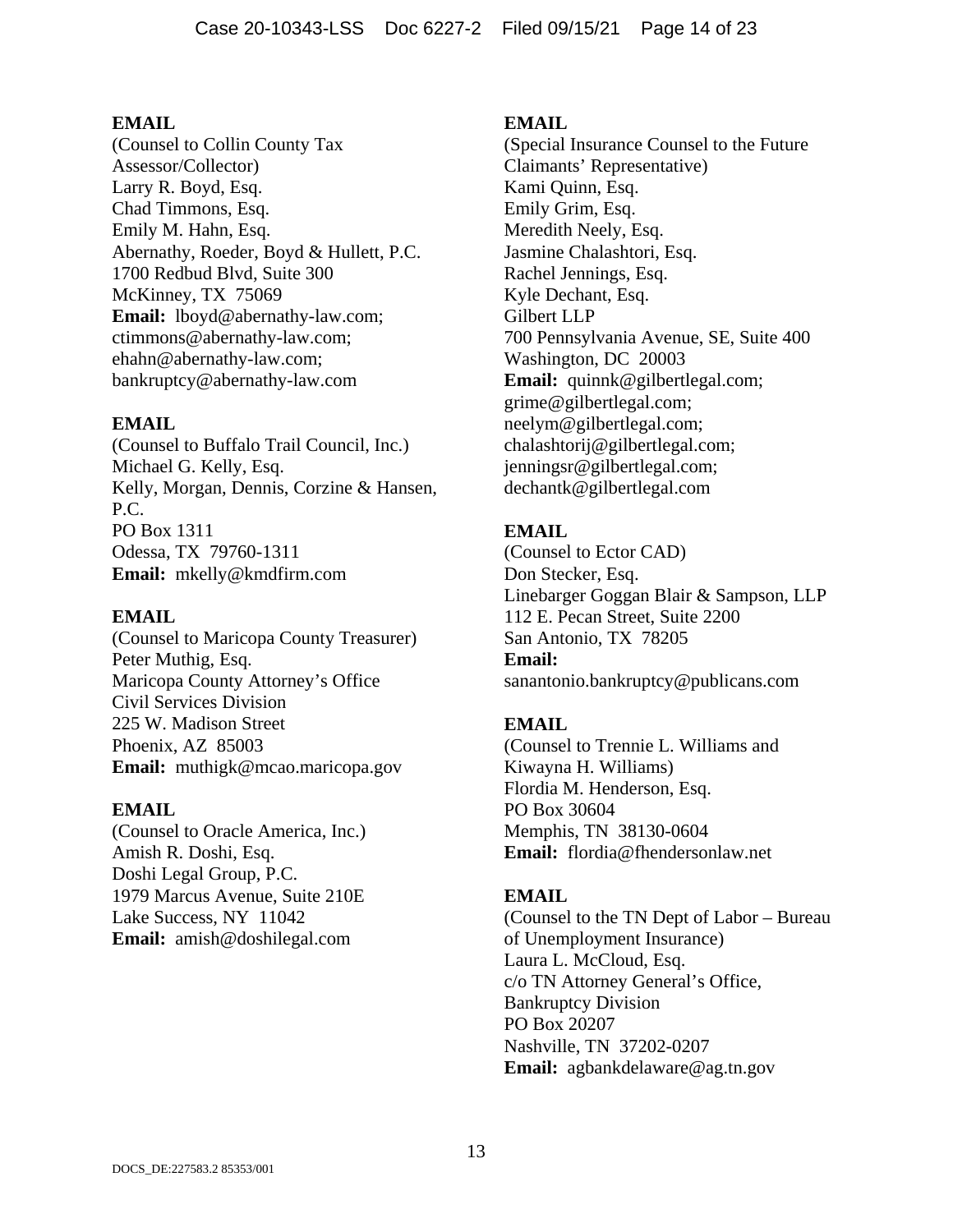(Counsel to Coalition of Abused Scouts for Justice) David J. Molton, Esq. Brown Rudnick LLP Seven Times Square New York, NY 10036 **Email:** dmolton@brownrudnick.com

# **EMAIL**

(Counsel to Coalition of Abused Scouts for Justice) Sunni P. Beville, Esq. Tristan G. Axelrod, Esq. Brown Rudnick LLP One Financial Center Boston, MA 02111 **Email:** sbeville@brownrudnick.com; taxelrod@brownrudnick.com

# **EMAIL**

(Counsel to Stryker Medical) Danielle Mason Anderson, Esq. Miller, Canfield, Paddock and Stone, P.L.C. 277 S. Rose Street, Suite 5000 Kalamazoo, MI 49007 **Email:** andersond@millercanfield.com

## **EMAIL**

(Counsel for The Waite and Genevieve Phillips Foundation) Jason C. Powell, Esq. Thomas Reichert, Esq. The Powell Firm, LLC 1201 N. Orange Street, Suite 500 Wilmington, DE 19801 **Email:** jpowell@delawarefirm.com; treichert@delawarefirm.com

# **EMAIL**

(Counsel to Certain Sexual Abuse Survivor Claimants) Stephen W. Spence, Esq. Baird Mandalas Brockstedt, LLC 1413 Savannah Road, Suite 1 Lewes, DE 19958 **Email:** sws@bmbde.com

# **EMAIL**

(Counsel to American Zurich Insurance Company) Mark D. Plevin, Esq. Crowell & Moring LLP Three Embarcadero Center, 26th Floor San Francisco, CA 94111 **Email:** mplevin@crowell.com

# **EMAIL**

(Counsel to American Zurich Insurance Company) Tacie H. Yoon, Esq. Crowell & Moring LLP 1001 Pennsylvania Ave., N.W. Washington, DC 20004 **Email:** tyoon@crowell.com

# **EMAIL**

(Counsel to Certain Tort Claimants) Leander L. James, Esq. Craig K. Vernon, Esq. R. Charlie Beckett, Esq. James, Vernon & Weeks, P.A. 1626 Lincoln Way Coeur d'Alene, ID 83815 **Email:** ljames@jvwlaw.net; cvernon@jvwlaw.net; rbeckett@jvwlaw.net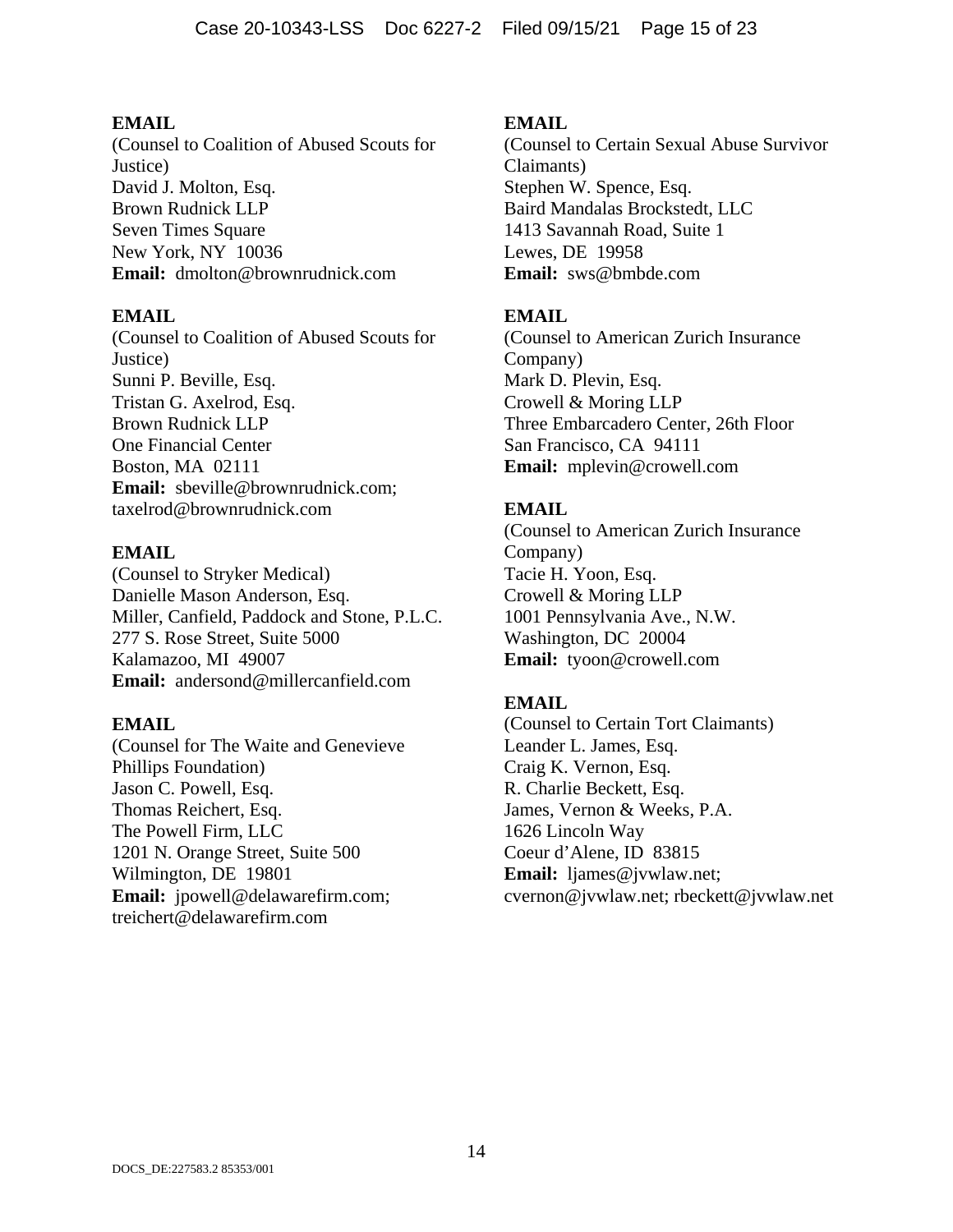(Counsel to Burleson County Tax Office; Luling ISD Tax Office; Colorado County Tax Office; Fayette County Tax Office; Milano ISD Tax Office; Gause ISD Tax Office) John T. Banks, Esq. Perdue, Brandon, Fielder, Collins & Mott, L.L.P. 3301 Northland Drive, Suite 505 Austin, TX 78731 **Email:** jbanks@pbfcm.com

# **EMAIL**

(Counsel to Claimant J.M.) R. Joseph Hrubiec, Esq. Napoli Shkolnik PLLC 919 N. Market Street, Suite 1801 Wilmington, DE 19801 **Email:** rhrubiec@napolilaw.com

# **EMAIL**

(Counsel to Andrew Van Arsdale and Timothy Kosnoff) David E. Wilks, Esq. Wilks Law, LLC 4250 Lancaster Pike, Suite 200 Wilmington, DE 19805 **Email:** dwilks@wilks.law

# **EMAIL**

(Counsel to Jorge Vega) Paul Mones, Esq. Paul Mones PC 13101 Washington Blvd. Los Angeles, CA 90066 **Email:** paul@paulmones.com

## **EMAIL**

(Fee Examiner) Justin Rucki Rucki Fee Review, LLC 1111 Windon Drive Wilmington, DE 19803 **Email:** justinrucki@ruckifeereview.com

# **EMAIL**

(Counsel to Boy Scouts of America, Hawaii and Guam Chapter (Aloha Council)) Jerrold K. Guben, Esq. O'Connor Playdon Guben & Inouye LLP Makai Tower, 24th Floor 733 Bishop Street Honolulu, HI 96813 **Email:** jkg@opgilaw.com

# **EMAIL**

(Counsel to Bay-Lakes Council) Erin A. West, Esq. Godfrey & Kahn, S.C. One East Main Street, Suite 500 P.O. Box 2719 Madison, WI 53701-2719 **Email:** ewest@gklaw.com

# **EMAIL**

(Counsel to Bay-Lakes Council) Timothy F. Nixon, Esq. Godfrey & Kahn, S.C. 200 South Washington Street, Suite 100 Green Bay, WI 54301-4298 Email: tnixon@gklaw.com

# **EMAIL**

(Counsel to the Debtors) Jessica C.K. Boelter, Esq. White & Case LLP 1221 Avenue of the Americas New York, NY 10020-1095 **Email:** jessica.boelter@whitecase.com

## **EMAIL**

(Counsel to the Debtors) Michael C. Andolina, Eq. Matthew E. Linder, Esq. White & Case LLP 111 South Wacker Drive Suite 5100 Chicago, IL 60606-4302 **Email:** mandolina@whitecase.com; mlinder@whitecase.com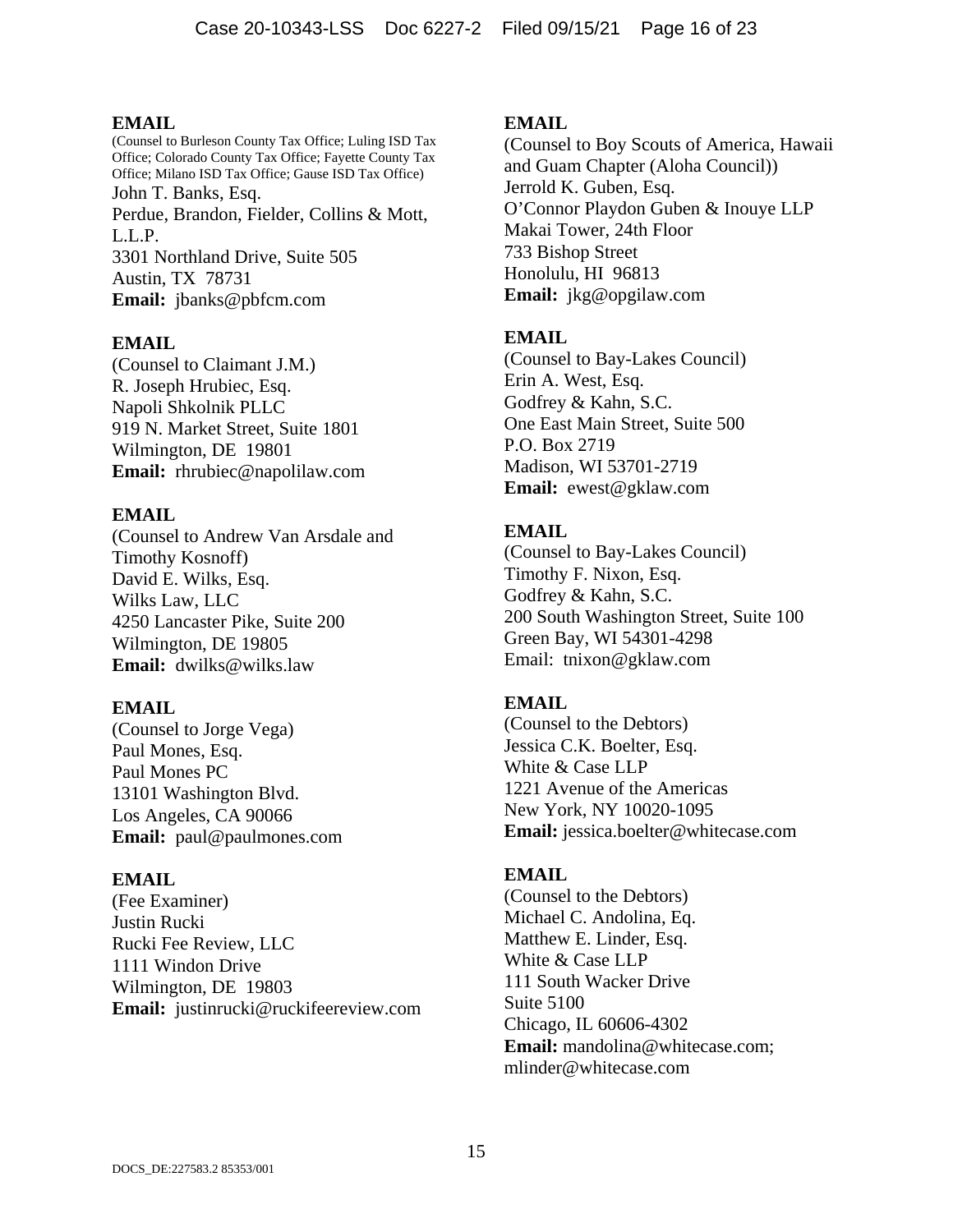(Counsel to the Debtors) Derek C. Abbott, Esq. Andrew R. Remming, Esq. Paige N. Topper, Esq. Morris Nichols Arsht & Tunnell LLP 1201 North Market Street, 16th Floor Wilmington, Delaware 19801 **Email:** dabbott@mnat.com; aremming@mnat.com; ptopper@mnat.com

# **EMAIL**

(Counsel to Old Republic Insurance Company) Stephen M. Miller, Esq. Carl N. Kunz, III, Esq. Brya M. Keilson, Esq. Morris James LLP 500 Delaware Ave, Suite 1500 Wilmington, DE 19801 **Email:** smiller@morrisjames.com; ckunz@morrisjames.com; bkeilson@morrisjames.com

## **EMAIL**

(Counsel to various child sexual abuse tort claimants) Daniel R. Lapinski, Esq. Motley Rice LLC Woodland Falls Corporate Park 210 Lake Drive East, Suite 101 Cherry Hill, NJ 08002 **Email**: dlapinski@motleyrice.com

## **EMAIL**

(Counsel to various child sexual abuse tort claimants) Joseph F. Rice, Esq. Motley Rice LLC 28 Bridgeside Blvd. Mount Pleasant, SC 29464 **Email:** jrice@motleyrice.com

# **EMAIL**

(Counsel to various child sexual abuse tort claimants) Kevin D. Swenson, Esq. Swenson & Shelly, PLLC 107 South 1470 East, Suite 201 St. George, UT 84790 **Email:** kevin@swensonshelley.com

# **EMAIL**

(Counsel to Florida Conference of the United Methodist Church; Various Churches in the Conference that are Chartered Organizations; United Methodist Ad Hoc Committee) Edwin G. Rice, Esq. Elizabeth Brusa, Esq. Bradley Arant Boult Cummings LLP 100 N. Tampa St, Suite 2200 Tampa, FL 33602 **Email:** erice@bradley.com; ebrusa@bradley.com; ddecker@bradley.com

# **EMAIL**

(Counsel to Florida Conference of the United Methodist Church and Various Churches in the Conference that are Chartered Organizations) David N. Rutt, Esq. Scott G. Wilcox, Esq. Moore & Rutt, P.A. The Mill 1007 North Orange Street, Suite 446 Wilmington, DE 19801 **Email:** dnrutt@mooreandrutt.com; swilcox@mooreandrutt.com

## **EMAIL**

(Counsel to Florida Conference of the United Methodist Church and Various Churches in the Conference that are Chartered Organizations) David N. Rutt, Esq. Scott G. Wilcox, Esq. Moore & Rutt, P.A. 122 N. Market St. PO Box 554 Georgetown, DE 19947 **Email:** dnrutt@mooreandrutt.com; swilcox@mooreandrutt.com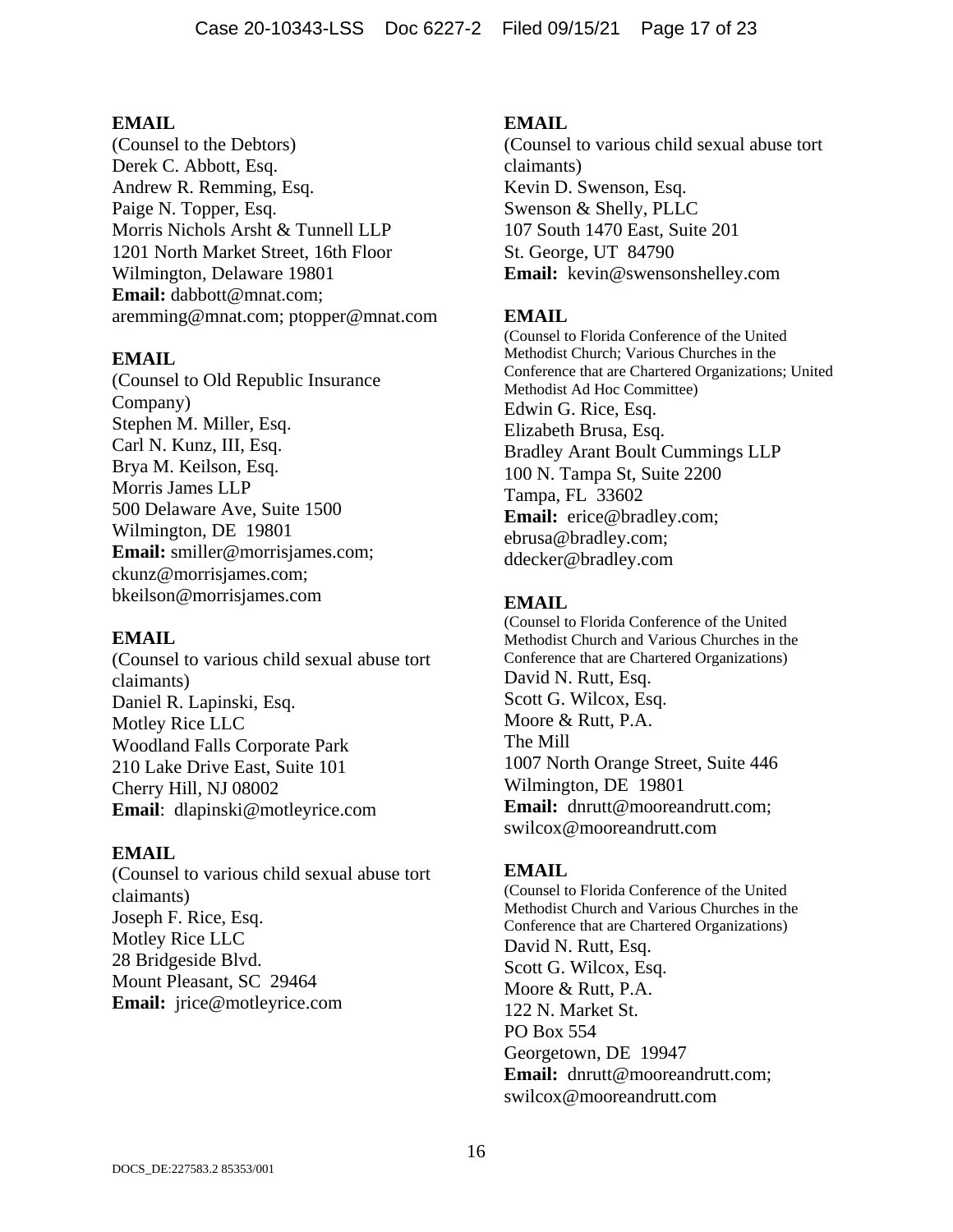(Counsel to Simon Kenton Council) John D. McLaughlin, Jr., Esq. Ferry Joseph, P.A. 824 North Market Street, Suite 1000 Wilmington, DE 19801 **Email:** jmclaughlin@ferryjoseph.com

### **EMAIL**

(Counsel to Simon Kenton Council) Daniel R. Swetnam, Esq. Ice Miller Arena District 250 West Street Columbus, OH 43215 **Email:** daniel.swetnam@icemiller.com

## **EMAIL**

(Counsel to Indian Waters Council) David Barnes, Jr., Esq. Nelson Mullins Riley & Scarborough LLP 101 Constitution Ave., NW, Suite 900 Washington, DC 20001 **Email:** david.barnes@nelsonmullins.com

## **EMAIL**

(Counsel to The Domestic and Foreign Missionary Society of the Protestant Episcopal Church in the United States of America) Travis A. McRoberts, Esq. Squire Patton Boggs (US) LLP 2000 McKinney Ave., Suite 1700 Dallas, TX 75201 **Email:** travis.mcroberts@squirepb.com

# **EMAIL**

(Counsel to The Domestic and Foreign Missionary Society of the Protestant Episcopal Church in the United States of America and The Episcopal Church) Mark A. Salzberg, Esq. Squire Patton Boggs (US) LLP 2550 M Street, NW Washington, DC 20037 **Email:** mark.salzberg@squirepb.com

# **EMAIL**

(Counsel to The Episcopal Church) Jihyun Park, Esq. Squire Patton Boggs (US) LLP 1211 Avenue of the Americas, 26th Floor New York, NY 10136 **Email:** jihyun.park@squirepb.com

# **EMAIL**

(Counsel to Unidentified Sexual Abuse Survivor) Joseph P. Rusnak, Esq. Tune, Entrekin & White, P.C. UBS Tower, Suite 1700 315 Deaderick Street Nashville, TN 37238 **Email:** jrusnak@tewlawfirm.com

# **EMAIL**

(Counsel to Chapelwood United Methodist Church) Steven A. Leyh, Esq. Hoover & Slovacek, LLP Galleria Tower II 5051 Westheimer, Suite 1200 Houston, TX 77056 **Email**: leyh@hooverslovacek.com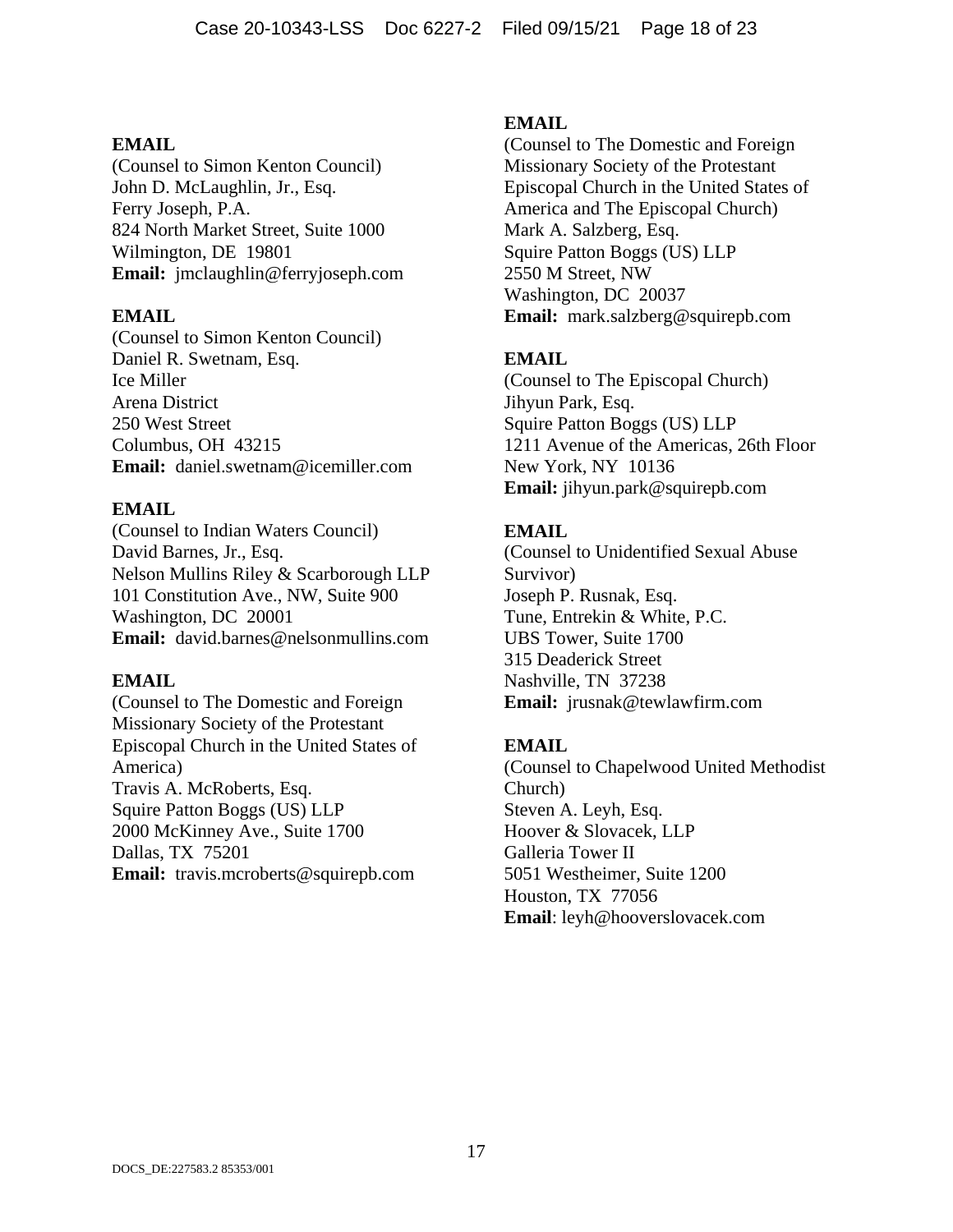(Counsel to St. Stephen's Episcopal Church) Robert L. Rattet, Esq. James B. Glucksman, Esq. Davidoff Hutcher & Citron LLP 605 Third Avenue New York, NY 10158 **Email:** rlr@dhclegal.com; jbg@dhclegal.com

## **EMAIL**

(Counsel to Various Child Sexual Abuse Tort Claimants) Joel M. Walker, Esq. Nye, Stirling, Hale & Miller LLP 1145 Bower Hill Road, Suite 104 Pittsburgh, PA 15243 **Email:** jmwalker@nshmlaw.com

# **EMAIL**

(Counsel to Clarendon America Insurance Company; Maryland Casualty Company, Maryland American General Group, and American General Fire & Casualty Company) Matthew G. Summers, Esq. Chantelle D. McClamb, Esq. Ballard Spahr LLP 919 N. Market Street, 11th Floor Wilmington, DE 19801-3034 **Email:** summersm@ballardspahr.com; mcclambc@ballardspahr.com

# **EMAIL**

(Counsel to Clarendon America Insurance Company; Maryland Casualty Company, Maryland American General Group, and American General Fire & Casualty Company) Harry Lee, Esq. John O'Connor, Esq. Brett Grindrod, Esq. Steptoe & Johnson LLP 1330 Connecticut Avenue, N.W. Washington, DC 20036 **Email:** hlee@steptoe.com; joconnor@steptoe.com; bgrindrod@steptoe.com

# **EMAIL**

(Counsel to Presbyterian Church of Lakehurst) Daniel E. Straffi, Jr., Esq. Straffi & Straffi, LLC 670 Commons Way Toms River, NJ 08755 **Email:** bkclient@straffilaw.com

# **EMAIL**

(Counsel to The Episcopal Diocese of San Diego) James P. Hill, Esq. Sullivan Hill Rez & Engel, PLC 600 B Street, Suite 1700 San Diego, CA 92101 **Email:** hill@sullivanhill.com

# **EMAIL**

(Counsel to Various Child Sexual Abuse Tort Claimants) J. Chad Edwards, Esq. Ichor Consulting, LLC 3626 N. Hall Street (Two Oak Lawn), Suite 610 Dallas, TX 75219 **Email:** chad@ichorconsulting.com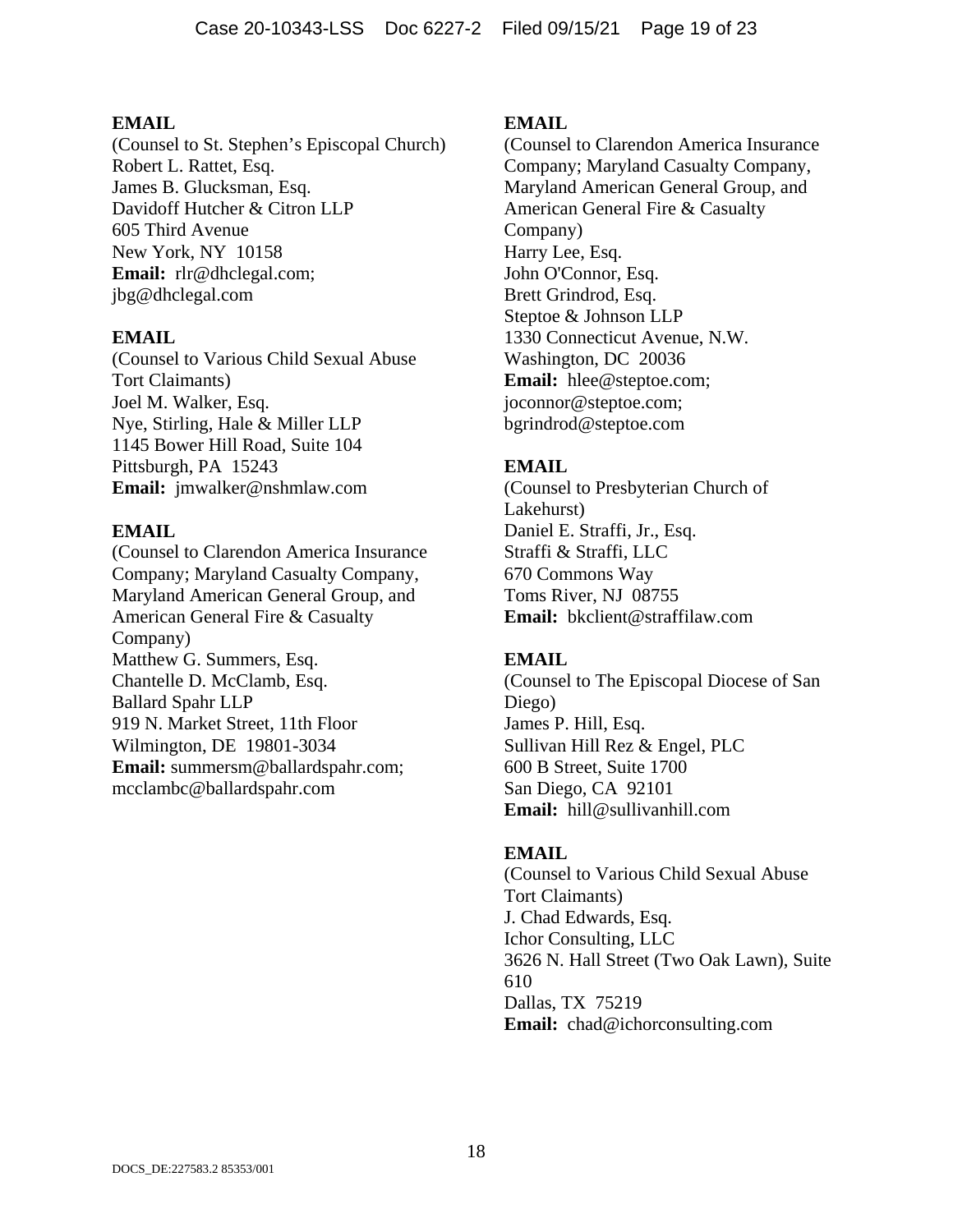(Counsel to United Methodist Ad Hoc Committee; Catholic Mutual Relief Society of America; and Roman Catholic Ad Hoc Committee) Jeremy W. Ryan, Esq. D. Ryan Slaugh, Esq. Potter Anderson & Corroon LLP 1313 N. Market Street, 6th Floor Wilmington, DE 19801-6108 **Email:** jryan@potteranderson.com; rslaugh@potteranderson.com

# **EMAIL**

(Counsel to Eisenbeng, Rothweiler, Winkler, Eisenberg & Jeck, P.C.) Daniel K. Hogan, Esq. Garvan F. McDaniel, Esq. Hogan McDaniel 1311 Delaware Avenue Wilmington, DE 19806 **Email:** dkhogan@dkhogan.com; gfmcdaniel@dkhogan.com

## **EMAIL**

(Counsel to Junell & Associates, PLLC) John B. Thomas, Esq. Allison Fisher, Esq. Hicks Thomas LLP 700 Louisiana Street, Suite 2300 Houston, TX 77002 Email: jthomas@hicks-thomas.com; afisher@hicks-thomas.com

## **EMAIL**

(Counsel to Junell & Associates, PLLC) Scott D. Cousins, Esq. Cousins Law LLC Brandywine Plaza West 1521 W. Concord Pike, Suite 301 Wilmington, DE 19803 **Email:** scott.cousins@cousins-law.com

## **EMAIL**

(Counsel to Bailey Cowan Heckaman PLLC) Ian Connor Bifferato, Esq. The Bifferato Firm, P.A. 1007 N. Orange Street, 4th Floor Wilmington, DE 19801 **Email:** cbifferato@tbf.legal

# **EMAIL**

(Counsel to D. Miller & Associates PLLC) Daniel Miller, Esq. Walden Macht & Haran LLP 2532 Justin Lane Wilmington, DE 19810 **Email:** dmiller@wmhlaw.com

# **EMAIL**

(Counsel to Various Child Sexual Abuse Tort Claimants) Aimee H. Wagstaff, Esq. Andrus Wagstaff, PC 7171 W. Alaska Drive Lakewood, CO 80226 **Email:** aimee.wagstaff@andruswagstaff.com

# **EMAIL**

(Counsel to Catholic Mutual Relief Society of America and Roman Catholic Ad Hoc Committee) Everett Cygal, Esq. David Spector, Esq. Joseph Mark Fisher, Esq. Neil Lloyd, Esq. Daniel Schufreider, Esq. Jin Yan, Esq. Schiff Hardin LLP 233 S. Wacker Drive, Suite 7100 Chicago, IL 60606 **Email:** ecygal@schiffhardin.com; dspector@schiffhardin.com; mfisher@schiffhardin.com; nlloyd@schiffhardin.com; dschufreider@schiffhardin.com; jyan@schiffhardin.com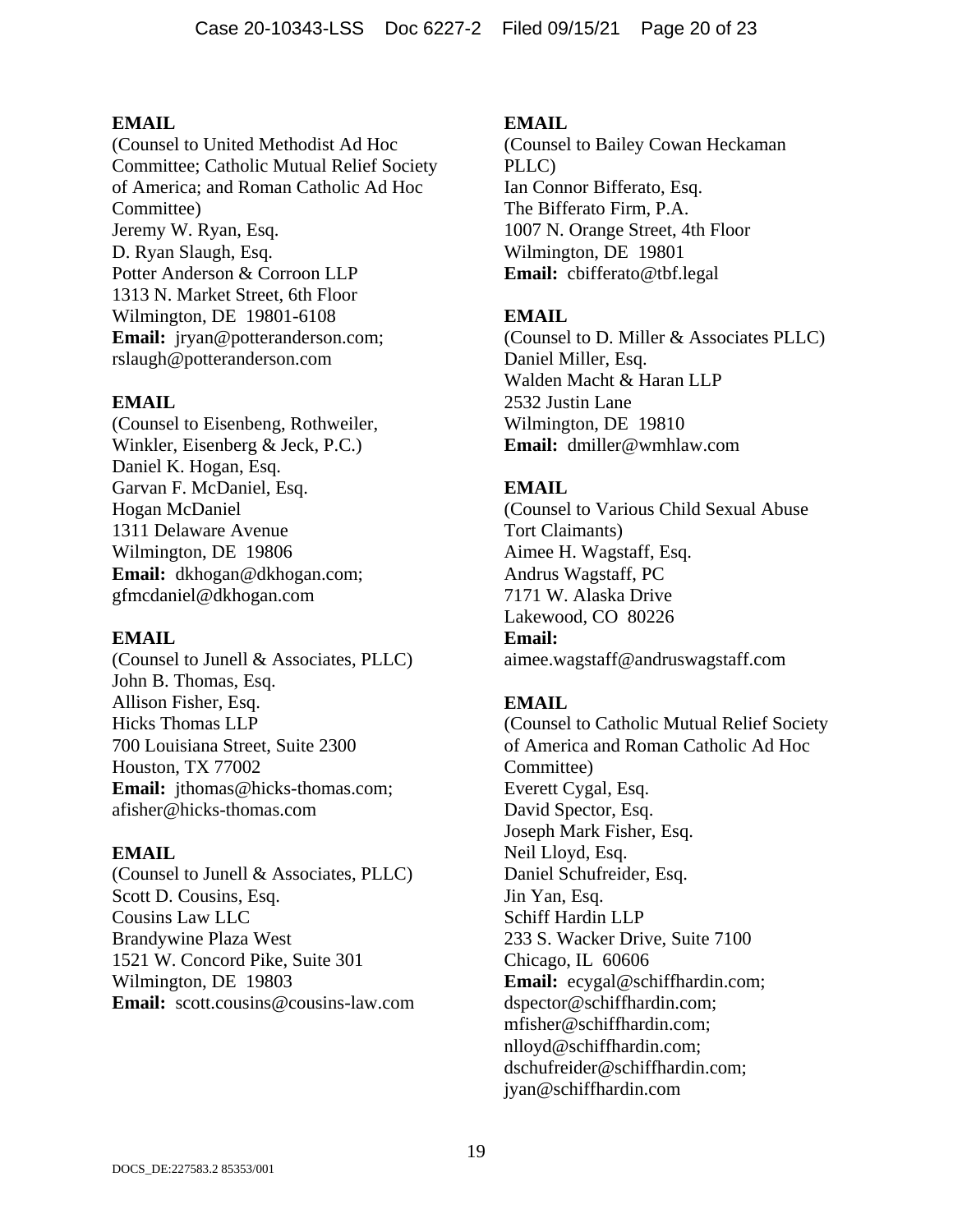(Counsel to Certain Sexual Abuse Claimants) Bill Kelleher, Esq. Fournaris & Mammarella, P.A. 1925 Lovering Avenue Wilmington, DE 19806 **Email:** bkelleher@gfmlaw.com

### **EMAIL**

(Counsel to Certain Sexual Abuse Claimants) Irwin Zalkin, Esq. Devin Storey, Esq. Kristian Roggendorf, Esq. The Zalkin Law Firm, P.C. 10590 W. Ocean Air Drive, #125 San Diego, CA 92130 **Email:** irwin@zalkin.com; dms@zalkin.com; kristian@zalkin.com

### **EMAIL**

(Counsel to American Zurich Insurance Company) Robert D. Cecil, Jr., Esq. Tybout, Redfearn & Pell 501 Carr Road, Suite 300 PO Box 2092 Wilmington, DE 19899-2092 (Courier 19809) **Email:** rcecil@trplaw.com

## **EMAIL**

(Counsel to Great American Assurance Company, f/k/a Agricultural Insurance Company; Great American E&S Insurance Company, f/k/a Agricultural Excess and Surplus Insurance Company; and Great American E&S Insurance Company) Bruce D. Celebrezze, Esq. Clyde & Co US LLP Four Embarcadero Center, Suite 1350 San Francisco, CA 94111 **Email:** bruce.celebrezze@clydeco.us

### **EMAIL**

(Counsel to Great American Assurance Company, f/k/a Agricultural Insurance Company; Great American E&S Insurance Company, f/k/a Agricultural Excess and Surplus Insurance Company; and Great American E&S Insurance Company) Konrad R. Krebs, Esq. Clyde & Co US LLP 200 Campus Drive, Suite 300 Florham Park, NJ 07932 **Email:** konrad.krebs@clydeco.us

# **EMAIL**

(Counsel to Great American Assurance Company, f/k/a Agricultural Insurance Company; Great American E&S Insurance Company, f/k/a Agricultural Excess and Surplus Insurance Company; and Great American E&S Insurance Company) David Christian, Esq. David Christian Attorneys LLC 105 W. Madison St., Suite 1400 Chicago, IL 60602 **Email:** dchristian@dca.law

# **EMAIL**

(Counsel to Certain Claimants) Sommer D. Luther, Esq. Andrus Wagstaff, PC 7171 W. Alaska Drive Lakewood, CO 80226 **Email:** sluther@wagstafflawfirm.com

# **EMAIL**

(Counsel to Certain Claimants) Kimberly A. Dougherty, Esq. Justice Law Collaborative, LLC 19 Belmont Street South Easton, MA 02375 **Email:** kim@justicelc.com

## **EMAIL**

(Counsel to the Betti & Associates Claimants) Michele M. Betti, Esq. Law Offices of Betti & Associates 30 Wall Street, 8th Floor New York, NY 10005 **Email:** mbettilaw@gmail.com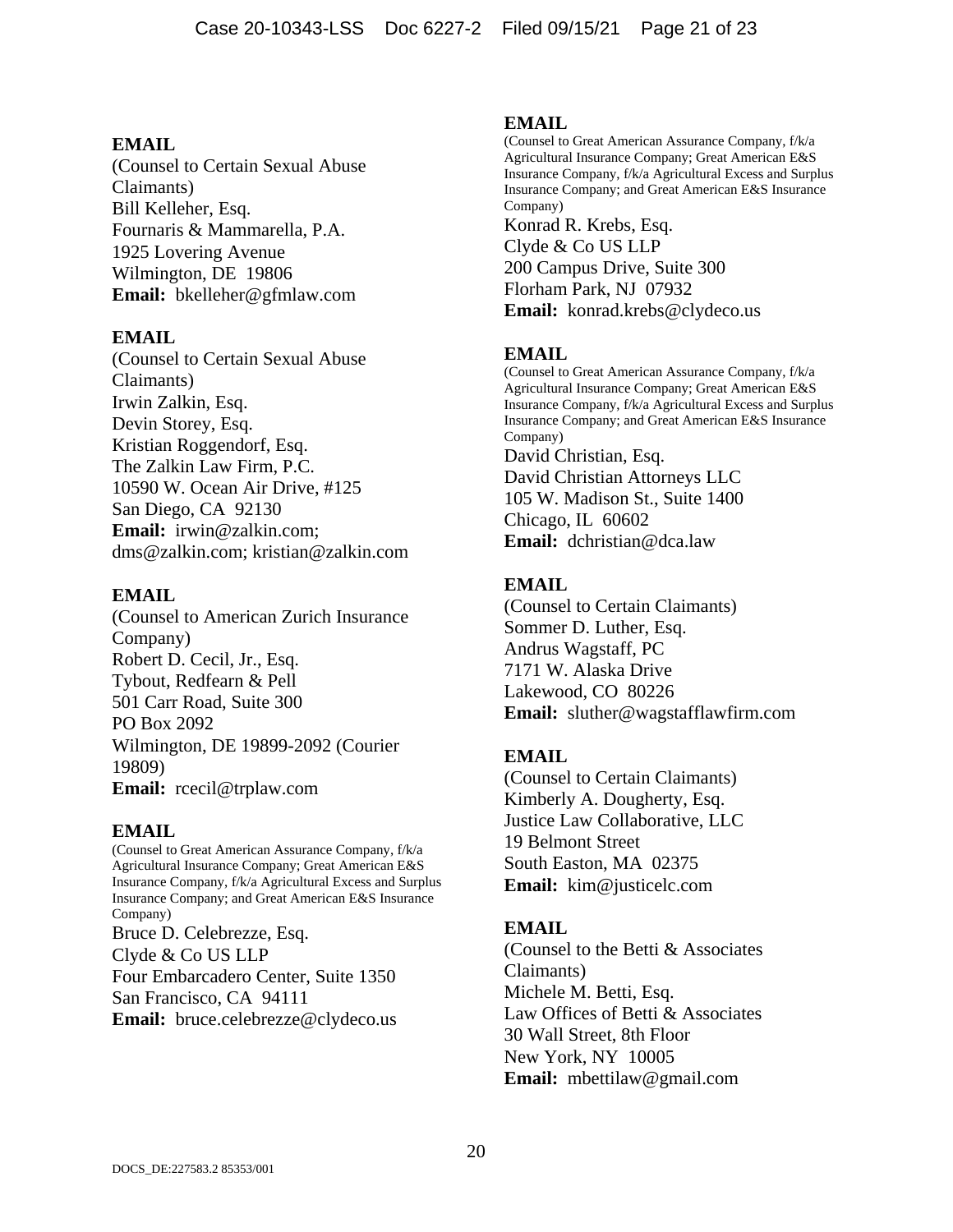(Counsel to Argonaut Insurance Company and Colony Insurance Company) Paul Logan, Esq. Post & Schell, P.C. 300 Delaware Avenue, Suite 1380 Wilmington, DE 19801 **Email:** plogan@postschell.com

# **EMAIL**

(Counsel to the Roman Catholic Archbishop of San Francisco) Iain A. Macdonald, Esq. Macdonald | Fernandez LLP 221 Sansome Street, 3rd Floor San Francisco, CA 94104-2323 **Email:** imac@macfern.com

# **EMAIL**

(Counsel to Indian Harbor Insurance Company, on behalf of itself and as successor in interest to Catlin Specialty Insurance Company) Kathleen M. Miller, Esq. Smith, Katzenstein & Jenkins LLP 1000 West Street, Suite 1501 Wilmington, DE 19801 **Email:** kmiller@skjlaw.com

## **EMAILf**

(Counsel to Indian Harbor Insurance Company, on behalf of itself and as successor in interest to Catlin Specialty Insurance Company) Lloyd A. Gura, Esq. Mound Cotton Wollan & Greengrass LLP One New York Plaza, 44th Floor New York, NY 10004 **Email:** lgura@moundcotton.com

# **EMAIL**

(Counsel to Indian Harbor Insurance Company, on behalf of itself and as successor in interest to Catlin Specialty Insurance Company) Pamela J. Minetto, Esq. Mound Cotton Wollan & Greengrass LLP 30A Vreeland Road, Suite 210 Florham Park, NJ 07932 **Email:** pminetto@moundcotton.com

# **EMAIL**

(*Pro Per*) David L. Lynch, Esq. The Law Office of David L. Lynch, PC 72877 Dinah Shore Drive, Suite 103-126 Rancho Mirage, CA 92270 **Email:** dlynch@desertelderlaw.com

# **EMAIL**

(Counsel to Arch Insurance Company) Matthew A. Hamermesh, Esq. Hangley Aronchick Segal Pudlin & Schiller One Logan Square, 27th Floor Philadelphia, PA 19103 **Email:** mhamermesh@hangley.com

# **EMAIL**

(Counsel Munich Reinsurance America, Inc., formerly known as American Re-Insurance Company) Thaddeus J. Weaver, Esq. Dilworth Paxson LLP 704 King Street, Suite 500 Wilmington, DE 19899-1031 **Email:** tweaver@dilworthlaw.com